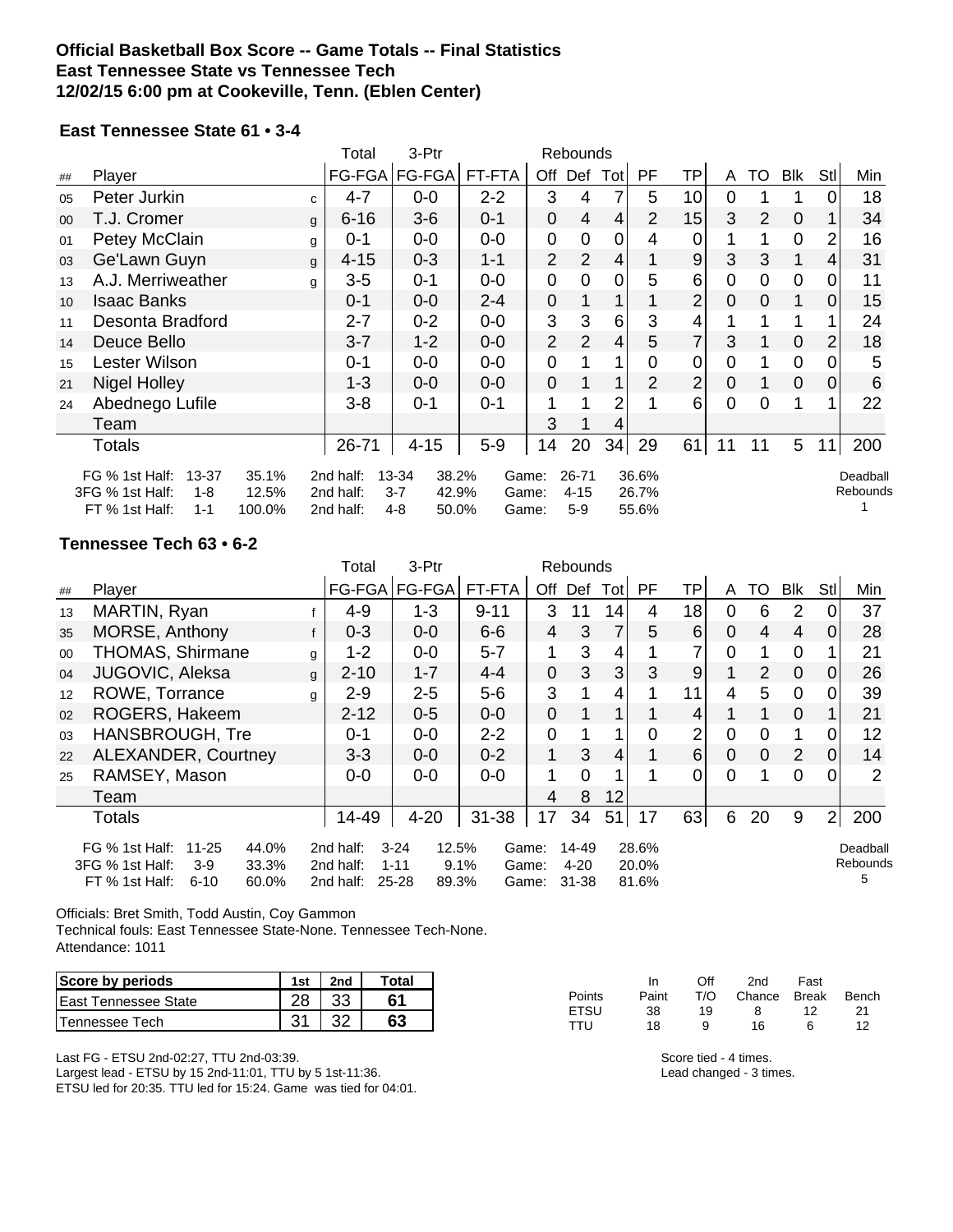# **East Tennessee State vs Tennessee Tech 12/02/15 6:00 pm at Cookeville, Tenn. (Eblen Center) 1st PERIOD Play-by-Play (Page 1)**

| Time           | Score   |                | Margin HOME/VISITOR                                      |                | Time Score |                | Margin HOME/VISITOR                                       |
|----------------|---------|----------------|----------------------------------------------------------|----------------|------------|----------------|-----------------------------------------------------------|
| 19:43          | $0 - 2$ | V <sub>2</sub> | GOOD! JUMPER by Ge'Lawn Guyn                             | 13:26          |            |                | MISSED LAYUP by Abednego Lufile                           |
| 19:43          |         |                | ASSIST by T.J. Cromer                                    | 13:26          |            |                | REBOUND (DEF) by MORSE, Anthony                           |
| 19:25          |         |                | TURNOVR by MORSE, Anthony                                | 13:03          |            |                | MISSED JUMPER by HANSBROUGH, Tre                          |
| 19:23          |         |                | STEAL by Ge'Lawn Guyn                                    | 13:03          |            |                | REBOUND (OFF) by MORSE, Anthony                           |
| 19:09          |         |                | FOUL by MORSE, Anthony (P1T1)<br>TURNOVR by Ge'Lawn Guyn | 12:59          |            |                | TURNOVR by MORSE, Anthony                                 |
| 18:59<br>18:37 |         |                | TURNOVR by ROWE, Torrance                                | 12:59<br>12:59 |            |                | SUB IN: A.J. Merriweather<br>SUB IN: Ge'Lawn Guyn         |
| 18:36          |         |                | STEAL by T.J. Cromer                                     | 12:59          |            |                | SUB OUT: Abednego Lufile                                  |
| 18:26          | $0 - 4$ | V <sub>4</sub> | GOOD! LAYUP by A.J. Merriweather [PNT]                   | 12:59          |            |                | SUB OUT: Deuce Bello                                      |
| 18:16          |         |                | MISSED 3 PTR by ROWE, Torrance                           | 12:52          |            |                | FOUL by Petey McClain (P1T2)                              |
| 18:16          |         |                | REBOUND (DEF) by Peter Jurkin                            | 12:52          |            |                | TURNOVR by Petey McClain                                  |
| 18:07          | $0 - 7$ | V 7            | GOOD! 3 PTR by T.J. Cromer                               | 12:32          | $9 - 7$    | H <sub>2</sub> | GOOD! 3 PTR by ROWE, Torrance                             |
| 18:07          |         |                | ASSIST by Ge'Lawn Guyn                                   | 12:13          |            |                | MISSED JUMPER by T.J. Cromer                              |
| 17:53          | $2 - 7$ | V <sub>5</sub> | GOOD! JUMPER by JUGOVIC, Aleksa                          | 12:13          |            |                | REBOUND (DEF) by MORSE, Anthony                           |
| 17:34          |         |                | MISSED 3 PTR by T.J. Cromer                              | 12:06          |            |                | FOUL by A.J. Merriweather (P1T3)                          |
| 17:34          |         |                | REBOUND (DEF) by MARTIN, Ryan                            | 12:06          |            |                | SUB IN: MARTIN, Ryan                                      |
| 17:25          |         |                | MISSED JUMPER by MORSE, Anthony                          | 12:06          |            |                | SUB OUT: MORSE, Anthony                                   |
| 17:25          |         |                | REBOUND (OFF) by (TEAM)                                  | 12:00          |            |                | FOUL by A.J. Merriweather (P2T4)                          |
| 17:12          | $4-7$   | V <sub>3</sub> | GOOD! LAYUP by MARTIN, Ryan [PNT]                        | 12:00          |            |                | SUB IN: Abednego Lufile                                   |
| 16:53          |         |                | MISSED 3 PTR by A.J. Merriweather                        | 12:00          |            |                | SUB OUT: A.J. Merriweather                                |
| 16:53          |         |                | REBOUND (DEF) by (TEAM)                                  | 11:54          |            |                | MISSED LAYUP by ROWE, Torrance                            |
| 16:42          |         |                | SUB IN: Desonta Bradford                                 | 11:54          |            |                | BLOCK by Abednego Lufile                                  |
| 16:42          |         |                | SUB IN : Deuce Bello                                     | 11:53          |            |                | REBOUND (OFF) by (TEAM)                                   |
| 16:42          |         |                | SUB OUT: Petey McClain<br>SUB OUT: T.J. Cromer           | 11:53<br>11:36 | $12 - 7$   | H <sub>5</sub> | TIMEOUT media                                             |
| 16:42<br>16:39 |         |                | FOUL by Ge'Lawn Guyn (P1T1)                              | 11:36          |            |                | GOOD! 3 PTR by ROWE, Torrance<br>ASSIST by ROGERS, Hakeem |
| 16:39          | $5-7$   | V 2            | GOOD! FT SHOT by MORSE, Anthony                          | 11:20          | $12-9$     | $H_3$          | GOOD! LAYUP by Abednego Lufile [PNT]                      |
| 16:39          | $6 - 7$ | V <sub>1</sub> | GOOD! FT SHOT by MORSE, Anthony                          | 11:04          |            |                | TURNOVR by ROWE, Torrance                                 |
| 16:39          |         |                | SUB IN: Isaac Banks                                      | 11:04          |            |                | STEAL by Ge'Lawn Guyn                                     |
| 16:39          |         |                | SUB OUT: Peter Jurkin                                    | 11:00          | $12 - 11$  | H1             | GOOD! LAYUP by Ge'Lawn Guyn [FB/PNT]                      |
| 16:18          |         |                | MISSED LAYUP by Ge'Lawn Guyn                             | 11:00          |            |                | FOUL by ROWE, Torrance (P1T3)                             |
| 16:18          |         |                | BLOCK by MORSE, Anthony                                  | 11:00          | 12-12      | T <sub>1</sub> | GOOD! FT SHOT by Ge'Lawn Guyn                             |
| 16:16          |         |                | REBOUND (OFF) by Ge'Lawn Guyn                            | 11:00          |            |                | SUB IN: JUGOVIC, Aleksa                                   |
| 16:13          |         |                | MISSED JUMPER by Deuce Bello                             | 11:00          |            |                | SUB OUT: HANSBROUGH, Tre                                  |
| 16:13          |         |                | REBOUND (DEF) by (TEAM)                                  | 10:41          | $15-12$    | $H_3$          | GOOD! 3 PTR by MARTIN, Ryan                               |
| 16:00          |         |                | MISSED LAYUP by JUGOVIC, Aleksa                          | 10:41          |            |                | ASSIST by ROWE, Torrance                                  |
| 16:00          |         |                | REBOUND (DEF) by Deuce Bello                             | 10:18          |            |                | MISSED LAYUP by Peter Jurkin                              |
| 15:57          |         |                | FOUL by JUGOVIC, Aleksa (P1T2)                           | 10:18          |            |                | BLOCK by ALEXANDER, Courtney                              |
| 15:57          |         |                | TIMEOUT MEDIA                                            | 10:17          |            |                | REBOUND (OFF) by (TEAM)                                   |
| 15:57          |         |                | SUB IN: Abednego Lufile                                  | 10:17          |            |                | SUB IN: MORSE, Anthony                                    |
| 15:57          |         |                | SUB IN : T.J. Cromer<br>SUB OUT: A.J. Merriweather       | 10:17          |            |                | SUB OUT: ALEXANDER, Courtney                              |
| 15:57<br>15:57 |         |                | SUB OUT: Ge'Lawn Guyn                                    | 10:09<br>10:09 |            |                | FOUL by T.J. Cromer (P1T5)<br>TURNOVR by T.J. Cromer      |
| 15:44          |         |                | <b>TURNOVR by Deuce Bello</b>                            | 09:55          |            |                | TURNOVR by MARTIN, Ryan                                   |
| 15:14          |         |                | TURNOVR by THOMAS, Shirmane                              | 09:35          |            |                | MISSED LAYUP by Abednego Lufile                           |
| 15:14          |         |                | SUB IN : ROGERS, Hakeem                                  | 09:35          |            |                | BLOCK by MORSE, Anthony                                   |
| 15:14          |         |                | SUB OUT: JUGOVIC, Aleksa                                 | 09:34          |            |                | REBOUND (DEF) by ROGERS, Hakeem                           |
| 15:00          |         |                | MISSED LAYUP by Deuce Bello                              | 09:29          |            |                | TURNOVR by ROGERS, Hakeem                                 |
| 14:57          |         |                | REBOUND (OFF) by (TEAM)                                  | 09:29          |            |                | STEAL by Petey McClain                                    |
| 14:47          |         |                | MISSED 3 PTR by Desonta Bradford                         | 09:29          |            |                | FOUL by ROGERS, Hakeem (P1T4)                             |
| 14:47          |         |                | REBOUND (DEF) by THOMAS, Shirmane                        | 09:29          |            |                | SUB IN: Isaac Banks                                       |
| 14:38          |         |                | MISSED JUMPER by ROGERS, Hakeem                          | 09:29          |            |                | SUB OUT: Abednego Lufile                                  |
| 14:38          |         |                | REBOUND (OFF) by MORSE, Anthony                          | 09:13          | 15-14      | H 1            | GOOD! JUMPER by Peter Jurkin [PNT]                        |
| 14:36          |         |                | TURNOVR by MORSE, Anthony                                | 09:00          |            |                | FOUL by Petey McClain (P2T6)                              |
| 14:36          |         |                | SUB IN: ALEXANDER, Courtney                              | 09:00          | 16-14      | H 2            | GOOD! FT SHOT by JUGOVIC, Aleksa                          |
| 14:36          |         |                | SUB IN : HANSBROUGH, Tre                                 | 09:00          | $17 - 14$  | $H_3$          | GOOD! FT SHOT by JUGOVIC, Aleksa                          |
| 14:36          |         |                | SUB OUT: MARTIN, Ryan                                    | 09:00          |            |                | SUB IN: Desonta Bradford                                  |
| 14:36<br>14:15 |         |                | SUB OUT: THOMAS, Shirmane<br>MISSED LAYUP by Deuce Bello | 09:00<br>09:00 |            |                | SUB IN : Deuce Bello<br>SUB OUT: Petey McClain            |
| 14:15          |         |                | REBOUND (DEF) by ALEXANDER, Courtney                     | 09:00          |            |                | SUB OUT: T.J. Cromer                                      |
| 14:06          |         |                | MISSED LAYUP by ROWE, Torrance                           | 09:00          |            |                | SUB IN: THOMAS, Shirmane                                  |
| 14:06          |         |                | REBOUND (OFF) by ROWE, Torrance                          | 09:00          |            |                | SUB OUT: ROWE, Torrance                                   |
| 14:02          |         |                | SUB IN : Petey McClain                                   | 08:29          |            |                | MISSED JUMPER by Isaac Banks                              |
| 14:02          |         |                | SUB OUT: Desonta Bradford                                | 08:29          |            |                | REBOUND (OFF) by Deuce Bello                              |
| 13:45          |         |                | TURNOVR by ROWE, Torrance                                | 08:23          |            |                | FOUL by MORSE, Anthony (P2T5)                             |
| 13:45          |         |                | SUB IN : Peter Jurkin                                    | 08:23          |            |                | SUB IN: RAMSEY, Mason                                     |
| 13:45          |         |                | SUB OUT: Isaac Banks                                     | 08:23          |            |                | SUB OUT: MORSE, Anthony                                   |
| 13:32          |         |                | MISSED 3 PTR by Deuce Bello                              | 08:22          | $17-16$    | H 1            | GOOD! JUMPER by Peter Jurkin                              |
| 13:32          |         |                | REBOUND (OFF) by Abednego Lufile                         | 08:22          |            |                | ASSIST by Ge'Lawn Guyn                                    |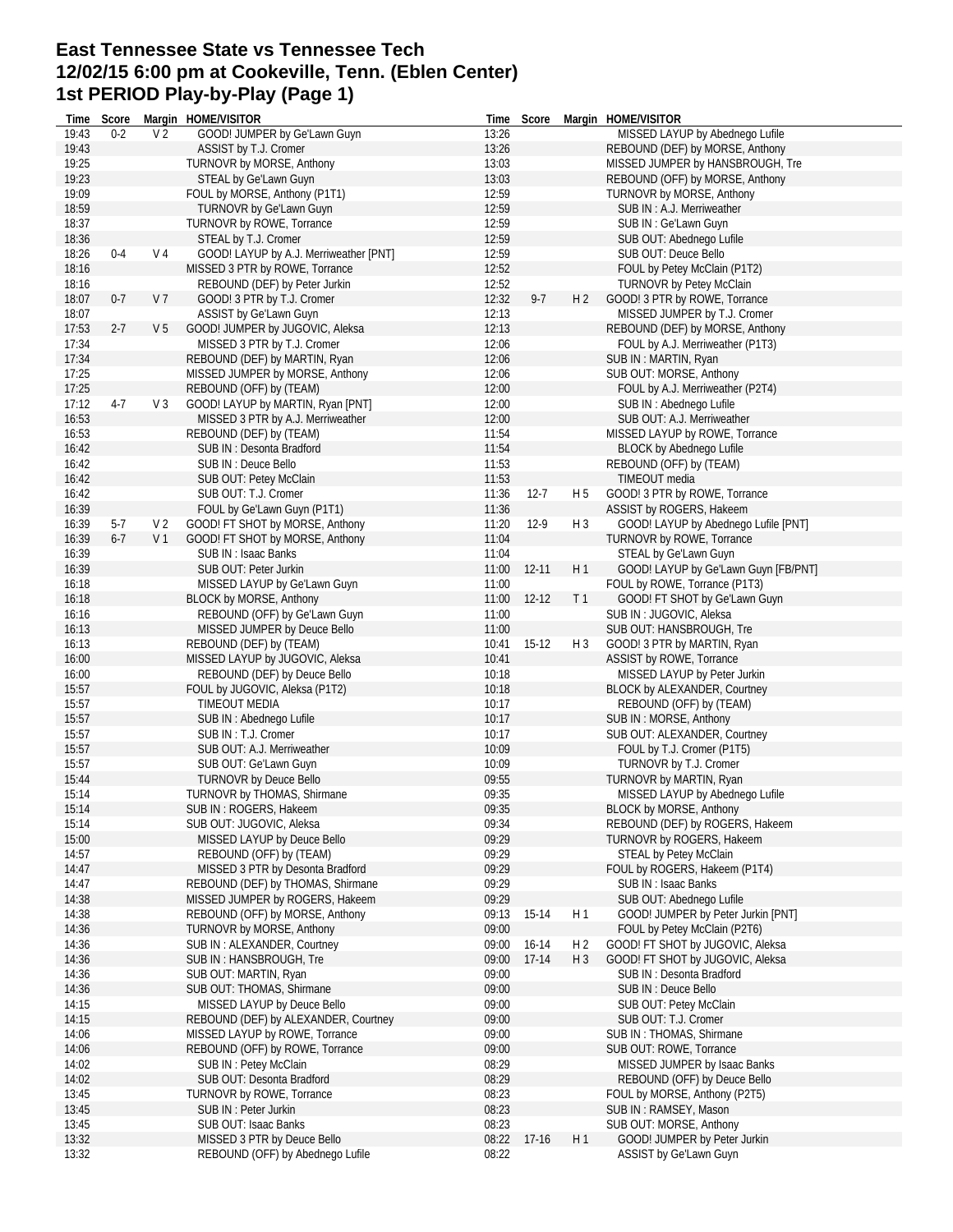# **East Tennessee State vs Tennessee Tech 12/02/15 6:00 pm at Cookeville, Tenn. (Eblen Center) 1st PERIOD Play-by-Play (Page 2)**

| Time  | Score     |                | Margin HOME/VISITOR                        | Time  | Score     |                      | Margin HOME/VISITOR |                        |                                 |                                        |                |       |
|-------|-----------|----------------|--------------------------------------------|-------|-----------|----------------------|---------------------|------------------------|---------------------------------|----------------------------------------|----------------|-------|
| 08:07 |           |                | MISSED JUMPER by ROGERS, Hakeem            | 02:24 | 29-24     | H 5                  |                     |                        |                                 | GOOD! LAYUP by ROGERS, Hakeem [FB/PNT] |                |       |
| 08:07 |           |                | REBOUND (OFF) by RAMSEY, Mason             | 02:23 |           |                      |                     | TIMEOUT 30sec          |                                 |                                        |                |       |
| 08:02 |           |                | MISSED 3 PTR by JUGOVIC, Aleksa            | 02:23 |           |                      |                     | <b>TIMEOUT MEDIA</b>   |                                 |                                        |                |       |
| 08:02 |           |                | REBOUND (DEF) by Desonta Bradford          | 02:23 |           |                      |                     | SUB IN : Peter Jurkin  |                                 |                                        |                |       |
| 07:47 |           |                | <b>TIMEOUT MEDIA</b>                       | 02:23 |           |                      |                     |                        | SUB OUT: Abednego Lufile        |                                        |                |       |
| 07:47 |           |                | SUB IN : Abednego Lufile                   | 02:23 |           |                      |                     |                        | SUB IN : HANSBROUGH, Tre        |                                        |                |       |
| 07:47 |           |                | SUB OUT: Isaac Banks                       | 02:23 |           |                      |                     |                        | SUB OUT: JUGOVIC, Aleksa        |                                        |                |       |
| 07:47 |           |                | SUB IN : ROWE, Torrance                    | 02:15 |           |                      |                     |                        |                                 | MISSED JUMPER by Ge'Lawn Guyn          |                |       |
| 07:47 |           |                | SUB OUT: ROGERS, Hakeem                    | 02:15 |           |                      |                     |                        | REBOUND (OFF) by Peter Jurkin   |                                        |                |       |
| 07:35 |           |                | MISSED JUMPER by Desonta Bradford          | 02:10 |           |                      |                     |                        | MISSED LAYUP by Peter Jurkin    |                                        |                |       |
| 07:35 |           |                | REBOUND (OFF) by Desonta Bradford          | 02:10 |           |                      |                     |                        | <b>BLOCK by HANSBROUGH, Tre</b> |                                        |                |       |
| 07:28 |           |                | MISSED 3 PTR by Ge'Lawn Guyn               | 02:09 |           |                      |                     |                        |                                 | REBOUND (DEF) by ALEXANDER, Courtney   |                |       |
| 07:28 |           |                | REBOUND (DEF) by (TEAM)                    | 01:58 |           |                      |                     |                        | FOUL by Peter Jurkin (P1T9)     |                                        |                |       |
| 07:10 |           |                | FOUL by Deuce Bello (P1T7)                 | 01:58 |           |                      |                     |                        |                                 | MISSED FT SHOT by ALEXANDER, Courtney  |                |       |
| 07:10 |           |                | MISSED FT SHOT by THOMAS, Shirmane         | 01:58 |           |                      |                     |                        | REBOUND (OFF) by (DEADBALL)     |                                        |                |       |
| 07:10 |           |                | REBOUND (OFF) by (DEADBALL)                | 01:58 |           |                      |                     |                        |                                 | MISSED FT SHOT by ALEXANDER, Courtney  |                |       |
| 07:10 | 18-16     | H <sub>2</sub> | GOOD! FT SHOT by THOMAS, Shirmane          | 01:58 |           |                      |                     |                        | REBOUND (DEF) by Lester Wilson  |                                        |                |       |
|       |           |                |                                            |       |           |                      |                     |                        |                                 |                                        |                |       |
| 07:10 |           |                | SUB IN: ALEXANDER, Courtney                | 01:42 | 29-26     | $H_3$                |                     |                        |                                 | GOOD! JUMPER by Desonta Bradford [PNT] |                |       |
| 07:10 |           |                | SUB OUT: RAMSEY, Mason                     | 01:39 |           |                      |                     | TIMEOUT 30sec          |                                 |                                        |                |       |
| 06:52 | 18-18     | T <sub>2</sub> | GOOD! LAYUP by Desonta Bradford [PNT]      | 01:39 |           |                      |                     |                        | SUB IN : JUGOVIC, Aleksa        |                                        |                |       |
| 06:52 |           |                | <b>ASSIST by Deuce Bello</b>               | 01:39 |           |                      |                     | SUB IN : RAMSEY, Mason |                                 |                                        |                |       |
| 06:38 |           |                | TURNOVR by MARTIN, Ryan                    | 01:39 |           |                      |                     |                        | SUB OUT: ALEXANDER, Courtney    |                                        |                |       |
| 06:37 |           |                | STEAL by Abednego Lufile                   | 01:39 |           |                      |                     |                        | SUB OUT: HANSBROUGH, Tre        |                                        |                |       |
| 06:35 |           |                | MISSED LAYUP by Abednego Lufile            | 01:21 |           |                      |                     |                        | FOUL by RAMSEY, Mason (P1T7)    |                                        |                |       |
| 06:35 |           |                | BLOCK by MARTIN, Ryan                      | 01:21 |           |                      |                     |                        | TURNOVR by RAMSEY, Mason        |                                        |                |       |
| 06:34 |           |                | REBOUND (OFF) by (TEAM)                    | 01:21 |           |                      |                     | SUB IN: Isaac Banks    |                                 |                                        |                |       |
| 06:34 |           |                | SUB IN: T.J. Cromer                        | 01:21 |           |                      |                     | SUB OUT: Peter Jurkin  |                                 |                                        |                |       |
| 06:34 |           |                | SUB OUT: Ge'Lawn Guyn                      | 01:21 |           |                      |                     |                        | SUB IN: THOMAS, Shirmane        |                                        |                |       |
| 06:34 |           |                | SUB IN: ROGERS, Hakeem                     | 01:21 |           |                      |                     |                        | SUB IN: ALEXANDER, Courtney     |                                        |                |       |
| 06:34 |           |                | SUB OUT: THOMAS, Shirmane                  | 01:21 |           |                      |                     |                        | SUB IN : HANSBROUGH, Tre        |                                        |                |       |
| 06:29 |           |                | <b>TURNOVR by Lester Wilson</b>            | 01:21 |           |                      |                     |                        | SUB OUT: ROGERS, Hakeem         |                                        |                |       |
| 06:00 |           |                | MISSED JUMPER by ROGERS, Hakeem            | 01:21 |           |                      |                     |                        | SUB OUT: JUGOVIC, Aleksa        |                                        |                |       |
| 06:00 |           |                | REBOUND (OFF) by ALEXANDER, Courtney       | 01:21 |           |                      |                     |                        | SUB OUT: RAMSEY, Mason          |                                        |                |       |
|       |           |                |                                            |       |           |                      |                     |                        |                                 |                                        |                |       |
| 05:58 | 20-18     | H <sub>2</sub> | GOOD! LAYUP by ALEXANDER, Courtney [PNT]   | 01:11 |           |                      |                     |                        | MISSED JUMPER by Lester Wilson  |                                        |                |       |
| 05:38 |           |                | MISSED JUMPER by T.J. Cromer               | 01:11 |           |                      |                     |                        |                                 | REBOUND (DEF) by HANSBROUGH, Tre       |                |       |
| 05:38 |           |                | REBOUND (DEF) by MARTIN, Ryan              | 00:42 |           |                      |                     |                        | TURNOVR by MARTIN, Ryan         |                                        |                |       |
| 05:19 |           |                | MISSED 3 PTR by ROGERS, Hakeem             | 00:32 | 29-28     | H1                   |                     |                        |                                 | GOOD! LAYUP by Ge'Lawn Guyn [PNT]      |                |       |
| 05:19 |           |                | REBOUND (OFF) by MARTIN, Ryan              | 00:06 | $31 - 28$ | $H_3$                |                     |                        |                                 | GOOD! DUNK by MARTIN, Ryan [PNT]       |                |       |
| 05:18 |           |                | FOUL by Deuce Bello (P2T8)                 | 00:06 |           |                      |                     |                        | ASSIST by ROWE, Torrance        |                                        |                |       |
| 05:18 | $21 - 18$ | $H_3$          | GOOD! FT SHOT by MARTIN, Ryan              | 00:01 |           |                      |                     |                        | MISSED 3 PTR by T.J. Cromer     |                                        |                |       |
| 05:18 |           |                | MISSED FT SHOT by MARTIN, Ryan             | 00:01 |           |                      |                     |                        | REBOUND (DEF) by (TEAM)         |                                        |                |       |
| 05:18 |           |                | REBOUND (DEF) by Peter Jurkin              |       |           |                      |                     |                        |                                 |                                        |                |       |
| 05:18 |           |                | SUB IN : Lester Wilson                     |       |           |                      |                     | In                     | Off                             | 2nd                                    | Fast           |       |
| 05:18 |           |                | SUB OUT: Peter Jurkin                      |       |           | 1st period-only      |                     | Paint                  | T/O                             | Chance                                 | <b>Break</b>   | Bench |
| 04:55 |           |                | MISSED LAYUP by T.J. Cromer                |       |           | East Tennessee State |                     | 20                     | 9                               | 4                                      | 2              | 8     |
| 04:55 |           |                | REBOUND (OFF) by Peter Jurkin              |       |           | Tennessee Tech       |                     | -14                    | 7                               | 10 <sup>°</sup>                        | $\overline{4}$ | 10    |
| 04:52 | $21 - 20$ | H1             | GOOD! LAYUP by Peter Jurkin [PNT]          |       |           |                      |                     |                        |                                 |                                        |                |       |
| 04:41 |           |                | MISSED 3 PTR by ROGERS, Hakeem             |       |           |                      |                     |                        |                                 |                                        |                |       |
| 04:41 |           |                | REBOUND (OFF) by ROWE, Torrance            |       |           |                      |                     |                        |                                 |                                        |                |       |
|       |           |                |                                            |       |           |                      |                     |                        |                                 |                                        |                |       |
| 04:34 | 23-20     | H3             | GOOD! DUNK by ALEXANDER, Courtney [PNT]    |       |           |                      |                     |                        |                                 |                                        |                |       |
| 04:34 |           |                | ASSIST by ROWE, Torrance                   |       |           |                      |                     |                        |                                 |                                        |                |       |
| 04:18 |           |                | FOUL by ALEXANDER, Courtney (P1T6)         |       |           |                      |                     |                        |                                 |                                        |                |       |
| 04:18 |           |                | SUB IN: Ge'Lawn Guyn                       |       |           |                      |                     |                        |                                 |                                        |                |       |
| 04:18 |           |                | SUB OUT: Deuce Bello                       |       |           |                      |                     |                        |                                 |                                        |                |       |
| 04:13 |           |                | MISSED LAYUP by T.J. Cromer                |       |           |                      |                     |                        |                                 |                                        |                |       |
| 04:13 |           |                | REBOUND (DEF) by ALEXANDER, Courtney       |       |           |                      |                     |                        |                                 |                                        |                |       |
| 04:05 |           |                | MISSED 3 PTR by JUGOVIC, Aleksa            |       |           |                      |                     |                        |                                 |                                        |                |       |
| 04:05 |           |                | REBOUND (DEF) by Peter Jurkin              |       |           |                      |                     |                        |                                 |                                        |                |       |
| 03:55 | 23-22     | H 1            | GOOD! LAYUP by Abednego Lufile [PNT]       |       |           |                      |                     |                        |                                 |                                        |                |       |
| 03:37 |           |                | MISSED 3 PTR by MARTIN, Ryan               |       |           |                      |                     |                        |                                 |                                        |                |       |
| 03:37 |           |                | REBOUND (DEF) by Peter Jurkin              |       |           |                      |                     |                        |                                 |                                        |                |       |
| 03:27 |           |                | MISSED 3 PTR by Abednego Lufile            |       |           |                      |                     |                        |                                 |                                        |                |       |
| 03:27 |           |                | REBOUND (DEF) by JUGOVIC, Aleksa           |       |           |                      |                     |                        |                                 |                                        |                |       |
| 03:23 | $25 - 22$ | $H_3$          | GOOD! DUNK by ALEXANDER, Courtney [FB/PNT] |       |           |                      |                     |                        |                                 |                                        |                |       |
| 03:23 |           |                | ASSIST by JUGOVIC, Aleksa                  |       |           |                      |                     |                        |                                 |                                        |                |       |
| 02:59 | $25 - 24$ | H1             | GOOD! LAYUP by Peter Jurkin [PNT]          |       |           |                      |                     |                        |                                 |                                        |                |       |
| 02:59 |           |                | ASSIST by T.J. Cromer                      |       |           |                      |                     |                        |                                 |                                        |                |       |
| 02:46 |           | $H_3$          | GOOD! LAYUP by ROGERS, Hakeem [PNT]        |       |           |                      |                     |                        |                                 |                                        |                |       |
|       | 27-24     |                |                                            |       |           |                      |                     |                        |                                 |                                        |                |       |
| 02:27 |           |                | TURNOVR by Ge'Lawn Guyn                    |       |           |                      |                     |                        |                                 |                                        |                |       |
| 02:26 |           |                | STEAL by ROGERS, Hakeem                    |       |           |                      |                     |                        |                                 |                                        |                |       |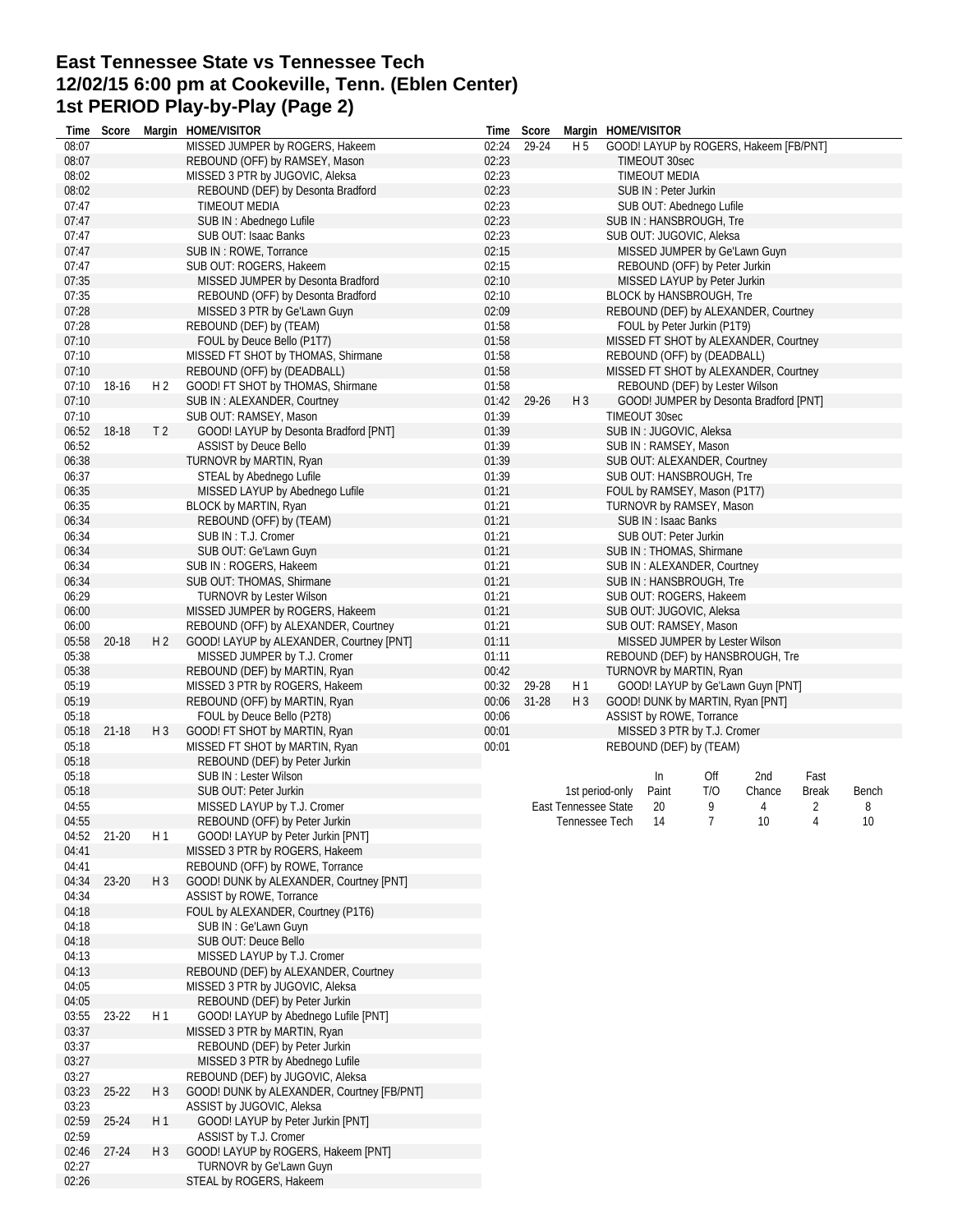# **East Tennessee State vs Tennessee Tech 12/02/15 6:00 pm at Cookeville, Tenn. (Eblen Center) 2nd PERIOD Play-by-Play (Page 1)**

| Time           | Score |                | Margin HOME/VISITOR                                                   | Time           | Score     |                 | Margin HOME/VISITOR                                           |
|----------------|-------|----------------|-----------------------------------------------------------------------|----------------|-----------|-----------------|---------------------------------------------------------------|
| 19:48          |       |                | MISSED LAYUP by A.J. Merriweather                                     | 14:09          |           |                 | REBOUND (DEF) by Desonta Bradford                             |
| 19:48          |       |                | REBOUND (OFF) by Peter Jurkin                                         | 13:56          |           |                 | FOUL by MARTIN, Ryan (P3T4)                                   |
| 19:45          |       |                | MISSED LAYUP by Peter Jurkin                                          | 13:56          |           |                 | SUB IN: T.J. Cromer                                           |
| 19:45          |       |                | REBOUND (DEF) by MARTIN, Ryan                                         | 13:56          |           |                 | SUB OUT: Ge'Lawn Guyn                                         |
| 19:30          |       |                | TURNOVR by JUGOVIC, Aleksa                                            | 13:56          |           |                 | SUB IN: ROGERS, Hakeem                                        |
| 19:29          |       |                | STEAL by Petey McClain                                                | 13:56          |           |                 | SUB IN: ALEXANDER, Courtney                                   |
| 19:26          |       |                | FOUL by JUGOVIC, Aleksa (P2T1)                                        | 13:56          |           |                 | SUB OUT: MARTIN, Ryan                                         |
| 19:17          |       |                | MISSED 3 PTR by Ge'Lawn Guyn                                          | 13:56          |           |                 | SUB OUT: THOMAS, Shirmane                                     |
| 19:17          |       |                | REBOUND (DEF) by THOMAS, Shirmane                                     | 13:55          |           |                 | FOUL by Nigel Holley (P1T4)                                   |
| 19:10          |       |                | FOUL by MARTIN, Ryan (P1T2)                                           | 13:55          |           |                 | <b>TURNOVR by Nigel Holley</b>                                |
| 19:10          |       |                | TURNOVR by MARTIN, Ryan                                               | 13:38          |           |                 | MISSED 3 PTR by ROGERS, Hakeem                                |
| 18:58          |       |                | MISSED LAYUP by T.J. Cromer                                           | 13:38          |           |                 | REBOUND (DEF) by T.J. Cromer                                  |
| 18:58          |       |                | REBOUND (DEF) by MARTIN, Ryan                                         | 13:33          |           |                 | FOUL by JUGOVIC, Aleksa (P3T5)                                |
| 18:43          |       |                | FOUL by Peter Jurkin (P2T1)                                           | 13:31          |           |                 | MISSED LAYUP by Nigel Holley                                  |
| 18:43          | 32-28 | H 4            | GOOD! FT SHOT by MORSE, Anthony                                       | 13:31          |           |                 | BLOCK by ALEXANDER, Courtney                                  |
| 18:43          | 33-28 | H 5            | GOOD! FT SHOT by MORSE, Anthony                                       | 13:30          |           |                 | REBOUND (DEF) by MORSE, Anthony                               |
| 18:26          |       |                | <b>TURNOVR by Peter Jurkin</b>                                        | 13:30          |           |                 | FOUL by Abednego Lufile (P1T5)                                |
| 18:25          |       |                | STEAL by THOMAS, Shirmane                                             | 13:30          |           |                 | SUB IN: HANSBROUGH, Tre                                       |
| 18:19          |       |                | FOUL by A.J. Merriweather (P3T2)                                      | 13:30          |           |                 | SUB OUT: JUGOVIC, Aleksa                                      |
| 18:19          |       |                | TIMEOUT 30sec                                                         | 13:01          |           |                 | MISSED LAYUP by ROGERS, Hakeem                                |
| 18:19          |       |                | SUB IN : Abednego Lufile                                              | 13:01          |           |                 | REBOUND (DEF) by T.J. Cromer                                  |
| 18:19          |       |                | SUB OUT: A.J. Merriweather                                            | 12:52          | 33-40     | V <sub>7</sub>  | GOOD! LAYUP by T.J. Cromer [FB/PNT]                           |
| 18:16          |       |                | MISSED 3 PTR by ROWE, Torrance                                        | 12:43          |           |                 | TIMEOUT 30sec                                                 |
| 18:16<br>18:05 | 33-30 | $H_3$          | REBOUND (DEF) by Ge'Lawn Guyn<br>GOOD! LAYUP by Abednego Lufile [PNT] | 12:43<br>12:43 |           |                 | SUB IN: A.J. Merriweather<br>SUB OUT: Abednego Lufile         |
| 17:47          |       |                | TURNOVR by MARTIN, Ryan                                               | 12:35          |           |                 |                                                               |
| 17:27          |       |                | FOUL by MARTIN, Ryan (P2T3)                                           | 12:35          |           |                 | FOUL by Desonta Bradford (P1T6)<br>SUB IN: MARTIN, Ryan       |
| 17:27          | 33-31 | H <sub>2</sub> | GOOD! FT SHOT by Peter Jurkin                                         | 12:35          |           |                 | SUB OUT: MORSE, Anthony                                       |
| 17:27          | 33-32 | H1             | GOOD! FT SHOT by Peter Jurkin                                         | 12:25          |           |                 | MISSED LAYUP by ROGERS, Hakeem                                |
| 17:11          |       |                | MISSED LAYUP by MORSE, Anthony                                        | 12:25          |           |                 | <b>BLOCK by Desonta Bradford</b>                              |
| 17:11          |       |                | REBOUND (DEF) by Ge'Lawn Guyn                                         | 12:25          |           |                 | REBOUND (OFF) by (TEAM)                                       |
| 17:03          | 33-34 | V <sub>1</sub> | GOOD! LAYUP by T.J. Cromer [PNT]                                      | 12:14          |           |                 | MISSED 3 PTR by MARTIN, Ryan                                  |
| 17:03          |       |                | ASSIST by Ge'Lawn Guyn                                                | 12:14          |           |                 | REBOUND (DEF) by Deuce Bello                                  |
| 16:43          |       |                | TURNOVR by ROWE, Torrance                                             | 12:06          | 33-43     | V <sub>10</sub> | GOOD! 3 PTR by Deuce Bello                                    |
| 16:42          |       |                | STEAL by Ge'Lawn Guyn                                                 | 12:06          |           |                 | <b>ASSIST by Desonta Bradford</b>                             |
| 16:40          | 33-36 | $V_3$          | GOOD! DUNK by Ge'Lawn Guyn [FB/PNT]                                   | 11:49          |           |                 | TURNOVR by MARTIN, Ryan                                       |
| 16:25          |       |                | MISSED LAYUP by MORSE, Anthony                                        | 11:47          |           |                 | <b>STEAL by Deuce Bello</b>                                   |
| 16:25          |       |                | <b>BLOCK by Peter Jurkin</b>                                          | 11:44          | 33-45     | V 12            | GOOD! LAYUP by Deuce Bello [FB/PNT]                           |
| 16:23          |       |                | REBOUND (DEF) by T.J. Cromer                                          | 11:28          |           |                 | FOUL by Desonta Bradford (P2T7)                               |
| 16:16          |       |                | TURNOVR by Ge'Lawn Guyn                                               | 11:28          |           |                 | <b>TIMEOUT MEDIA</b>                                          |
| 16:16          |       |                | SUB IN: Deuce Bello                                                   | 11:28          | 34-45     | V 11            | GOOD! FT SHOT by ROWE, Torrance                               |
| 16:16          |       |                | SUB OUT: Petey McClain                                                | 11:28          | 35-45     | V <sub>10</sub> | GOOD! FT SHOT by ROWE, Torrance                               |
| 16:02          |       |                | FOUL by Peter Jurkin (P3T3)                                           | 11:28          |           |                 | SUB IN : Petey McClain                                        |
| 16:02          |       |                | SUB IN: Desonta Bradford                                              | 11:28          |           |                 | SUB IN: Peter Jurkin                                          |
| 16:02          |       |                | SUB IN : Nigel Holley                                                 | 11:28          |           |                 | SUB OUT: Desonta Bradford                                     |
| 16:02          |       |                | SUB OUT: Peter Jurkin                                                 | 11:28          |           |                 | SUB OUT: Nigel Holley                                         |
| 16:02          |       |                | SUB OUT: T.J. Cromer                                                  | 11:28          |           |                 | SUB IN: MORSE, Anthony                                        |
| 15:55          |       |                | MISSED 3 PTR by ROWE, Torrance                                        | 11:28          |           |                 | SUB IN: JUGOVIC, Aleksa                                       |
| 15:55          |       |                | REBOUND (DEF) by Desonta Bradford                                     | 11:28          |           |                 | SUB OUT: HANSBROUGH, Tre                                      |
| 15:48          |       |                | <b>TURNOVR by Desonta Bradford</b>                                    | 11:28          |           |                 | SUB OUT: ALEXANDER, Courtney                                  |
| 15:48          |       |                | TIMEOUT MEDIA                                                         | 11:18          | 35-48     | V 13            | GOOD! 3 PTR by T.J. Cromer                                    |
| 15:30          |       |                | TURNOVR by MORSE, Anthony                                             | 11:18          |           |                 | <b>ASSIST by Petey McClain</b>                                |
| 15:28          |       |                | STEAL by Desonta Bradford                                             | 11:06          |           |                 | TURNOVR by ROWE, Torrance                                     |
| 15:21          |       |                | MISSED JUMPER by Nigel Holley                                         | 11:04          |           |                 | <b>STEAL by Deuce Bello</b>                                   |
| 15:21          |       |                | REBOUND (DEF) by JUGOVIC, Aleksa                                      | 11:01          | 35-50     | V 15            | GOOD! LAYUP by A.J. Merriweather [FB/PNT                      |
| 15:10          |       |                | TURNOVR by JUGOVIC, Aleksa                                            | 11:01          |           |                 | ASSIST by T.J. Cromer                                         |
| 15:09          |       |                | STEAL by Ge'Lawn Guyn                                                 | 10:51          |           |                 | FOUL by Petey McClain (P3T8)                                  |
| 15:06          |       |                | MISSED LAYUP by Ge'Lawn Guyn                                          | 10:51          | $36 - 50$ | V 14            | GOOD! FT SHOT by ROWE, Torrance                               |
| 15:06          |       |                | REBOUND (OFF) by Deuce Bello                                          | 10:51          | 37-50     | V 13            | GOOD! FT SHOT by ROWE, Torrance                               |
| 15:04          | 33-38 | V 5            | GOOD! TIP-IN by Deuce Bello [FB/PNT]                                  | 10:31          | $37-52$   | V <sub>15</sub> | GOOD! LAYUP by A.J. Merriweather [PNT]                        |
| 14:51          |       |                | MISSED JUMPER by THOMAS, Shirmane                                     | 10:31          |           |                 | <b>ASSIST by Deuce Bello</b>                                  |
| 14:51          |       |                | REBOUND (OFF) by ROWE, Torrance                                       | 10:06          |           |                 | MISSED 3 PTR by JUGOVIC, Aleksa                               |
| 14:41<br>14:41 |       |                | MISSED 3 PTR by JUGOVIC, Aleksa<br>REBOUND (DEF) by Nigel Holley      | 10:06<br>10:05 |           |                 | REBOUND (OFF) by MORSE, Anthony<br>FOUL by Deuce Bello (P3T9) |
| 14:24          |       |                | MISSED LAYUP by Ge'Lawn Guyn                                          | 10:05          | 38-52     | V 14            | GOOD! FT SHOT by MORSE, Anthony                               |
| 14:24          |       |                | REBOUND (DEF) by MARTIN, Ryan                                         | 10:05          | 39-52     | V <sub>13</sub> | GOOD! FT SHOT by MORSE, Anthony                               |
| 14:16          |       |                | MISSED LAYUP by ROWE, Torrance                                        | 10:05          |           |                 | SUB IN: Ge'Lawn Guyn                                          |
| 14:16          |       |                | REBOUND (OFF) by THOMAS, Shirmane                                     | 10:05          |           |                 | SUB OUT: Deuce Bello                                          |
| 14:09          |       |                | MISSED LAYUP by JUGOVIC, Aleksa                                       | 10:05          |           |                 | SUB IN : HANSBROUGH, Tre                                      |
|                |       |                |                                                                       | 10:05          |           |                 | SUB OUT: ROGERS, Hakeem                                       |
|                |       |                |                                                                       | 09:45          |           |                 | MISSED 3 PTR by T.J. Cromer                                   |
|                |       |                |                                                                       |                |           |                 |                                                               |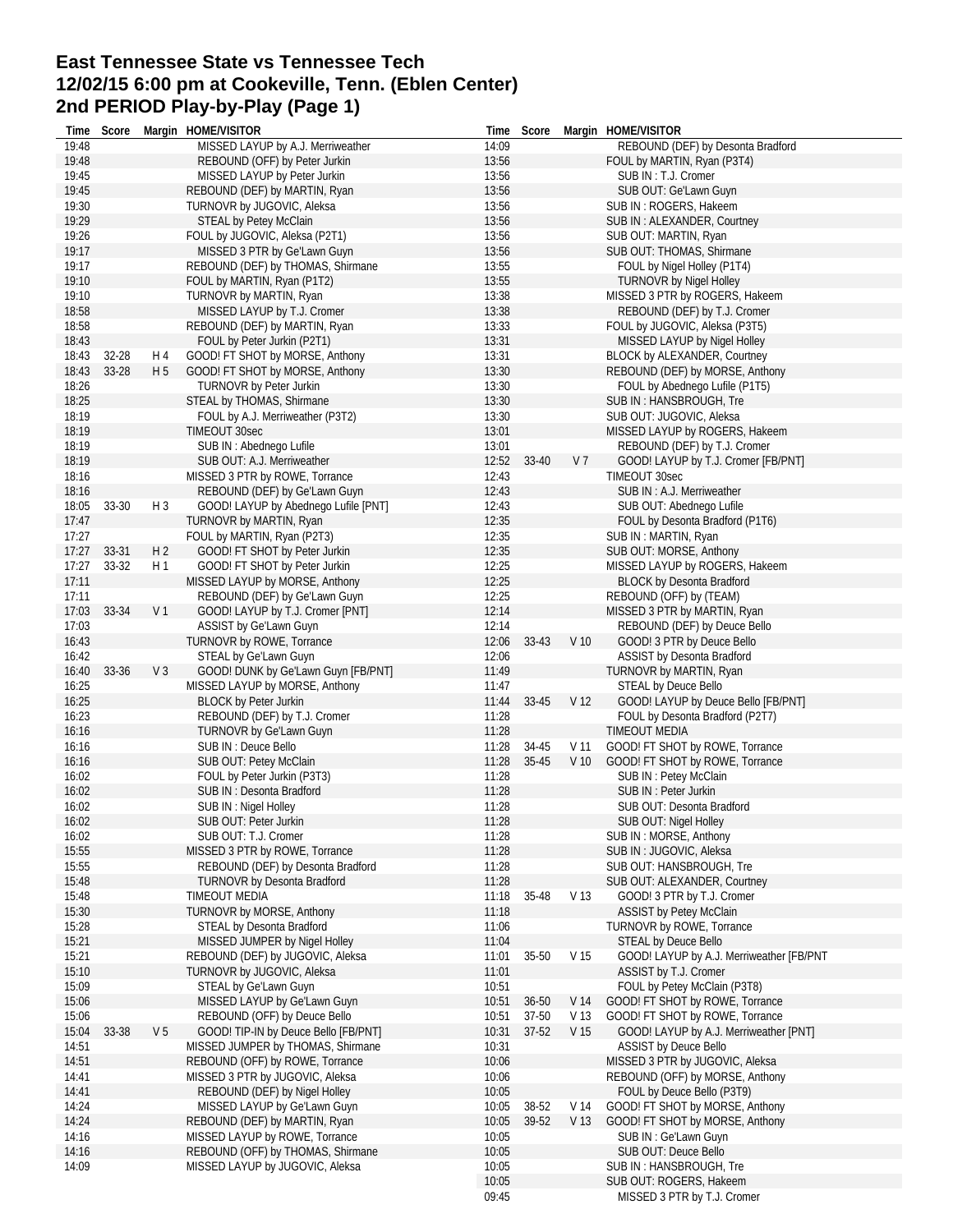# **East Tennessee State vs Tennessee Tech 12/02/15 6:00 pm at Cookeville, Tenn. (Eblen Center) 2nd PERIOD Play-by-Play (Page 2)**

| 09:40<br>FOUL by Peter Jurkin (P4T10)<br>05:01<br>REBOUND (OFF) by (DEADBALL)<br>40-52<br>GOOD! FT SHOT by JUGOVIC, Aleksa<br>05:01 54-59<br>V <sub>5</sub><br>GOOD! FT SHOT by THOMAS, Shirmane<br>09:40<br>V 12<br>04:44<br>09:40<br>41-52<br>V <sub>11</sub><br>GOOD! FT SHOT by JUGOVIC, Aleksa<br>TIMEOUT 30sec<br>09:40<br>SUB IN: Nigel Holley<br>04:44<br>SUB IN: Abednego Lufile<br>09:40<br>SUB OUT: Peter Jurkin<br>04:44<br>SUB IN : Petey McClain<br>04:44<br>09:40<br>SUB IN: THOMAS, Shirmane<br>SUB OUT: Deuce Bello<br>09:40<br>04:44<br>SUB OUT: Desonta Bradford<br>SUB OUT: JUGOVIC, Aleksa<br>09:26<br>04:41<br>TURNOVR by T.J. Cromer<br>MISSED JUMPER by Ge'Lawn Guyn<br>09:25<br>04:41<br>SUB IN: JUGOVIC, Aleksa<br>REBOUND (DEF) by (TEAM)<br>09:25<br>MISSED LAYUP by MARTIN, Ryan<br>SUB OUT: THOMAS, Shirmane<br>04:13<br>04:13<br>09:08<br>MISSED 3 PTR by JUGOVIC, Aleksa<br><b>BLOCK by Isaac Banks</b><br>09:08<br>04:12<br>REBOUND (OFF) by (TEAM)<br>REBOUND (OFF) by MARTIN, Ryan<br>09:06<br>FOUL by A.J. Merriweather (P4T11)<br>04:11<br>SUB IN : Peter Jurkin<br>09:06<br>42-52<br>V <sub>10</sub><br>GOOD! FT SHOT by MARTIN, Ryan<br>04:11<br>SUB OUT: Isaac Banks<br>43-52<br>04:08<br>09:06<br>V9<br>GOOD! FT SHOT by MARTIN, Ryan<br>FOUL by Peter Jurkin (P5T17)<br>09:06<br>SUB IN: Desonta Bradford<br>04:08<br>55-59<br>V 4<br>GOOD! FT SHOT by MARTIN, Ryan<br>09:06<br>04:08<br>56-59<br>$V_3$<br>SUB IN: Abednego Lufile<br>GOOD! FT SHOT by MARTIN, Ryan<br>09:06<br>04:08<br>SUB OUT: Petey McClain<br>SUB IN: Desonta Bradford<br>09:06<br>SUB OUT: A.J. Merriweather<br>04:08<br>SUB IN: Isaac Banks<br>09:06<br>SUB IN: THOMAS, Shirmane<br>04:08<br>SUB OUT: Petey McClain<br>04:08<br>09:06<br>SUB OUT: JUGOVIC, Aleksa<br>SUB OUT: Peter Jurkin<br>08:50<br>04:08<br>MISSED LAYUP by T.J. Cromer<br>SUB IN: JUGOVIC, Aleksa<br>08:50<br>BLOCK by MORSE, Anthony<br>04:08<br>SUB OUT: ROGERS, Hakeem<br>03:53<br>08:49<br>REBOUND (DEF) by MARTIN, Ryan<br>FOUL by MARTIN, Ryan (P4T8)<br>03:53<br>08:41<br>45-52<br>V 7<br>GOOD! LAYUP by THOMAS, Shirmane [FB/PNT]<br>TIMEOUT MEDIA<br>03:53<br>08:41<br>FOUL by Nigel Holley (P2T12)<br>MISSED FT SHOT by Abednego Lufile<br>03:53<br>46-52<br>V6<br>GOOD! FT SHOT by THOMAS, Shirmane<br>08:41<br>REBOUND (DEF) by MARTIN, Ryan<br>08:41<br>03:53<br>SUB IN : Deuce Bello<br>SUB IN: ROGERS, Hakeem<br>SUB IN: Isaac Banks<br>03:53<br>SUB OUT: THOMAS, Shirmane<br>08:41<br>08:41<br>SUB OUT: Nigel Holley<br>03:39<br>59-59<br>T <sub>3</sub><br>GOOD! 3 PTR by JUGOVIC, Aleksa<br>03:39<br>08:41<br>SUB OUT: Abednego Lufile<br>ASSIST by ROWE, Torrance<br>08:17<br>MISSED LAYUP by Ge'Lawn Guyn<br>03:07<br>MISSED 3 PTR by Desonta Bradford<br>03:07<br>08:17<br>BLOCK by MARTIN, Ryan<br>REBOUND (DEF) by (TEAM)<br>08:15<br>REBOUND (DEF) by ROWE, Torrance<br>03:03<br>SUB IN : Deuce Bello<br>03:03<br>08:03<br>SUB OUT: Abednego Lufile<br>MISSED LAYUP by MARTIN, Ryan<br>08:03<br>02:51<br>REBOUND (DEF) by Isaac Banks<br>FOUL by Deuce Bello (P5T18)<br>02:51<br>08:00<br>FOUL by THOMAS, Shirmane (P1T6)<br>60-59<br>H1<br>GOOD! FT SHOT by MARTIN, Ryan<br>07:43<br>MISSED 3 PTR by Ge'Lawn Guyn<br>02:51<br>61-59<br>H <sub>2</sub><br>GOOD! FT SHOT by MARTIN, Ryan<br>07:43<br>02:51<br>REBOUND (DEF) by THOMAS, Shirmane<br>SUB IN: Abednego Lufile<br>07:28<br>02:51<br>SUB OUT: Deuce Bello<br>MISSED JUMPER by ROWE, Torrance<br>07:28<br>BLOCK by Ge'Lawn Guyn<br>02:51<br>SUB IN: THOMAS, Shirmane<br>07:27<br>02:51<br>REBOUND (DEF) by (TEAM)<br>SUB OUT: ROGERS, Hakeem<br>07:26<br>02:36<br>TIMEOUT MEDIA<br>MISSED JUMPER by Ge'Lawn Guyn<br>02:36<br>07:10<br>46-54<br>V8<br>GOOD! JUMPER by Nigel Holley [PNT]<br>REBOUND (OFF) by Desonta Bradford<br>02:33<br>06:48<br>MISSED LAYUP by Desonta Bradford<br>FOUL by Isaac Banks (P1T13)<br>47-54<br>V <sub>7</sub><br>GOOD! FT SHOT by THOMAS, Shirmane<br>02:33<br>BLOCK by MORSE, Anthony<br>06:48<br>GOOD! FT SHOT by THOMAS, Shirmane<br>02:32<br>48-54<br>V6<br>REBOUND (OFF) by Desonta Bradford<br>06:48<br>06:34<br>48-57<br>V <sub>9</sub><br>GOOD! 3 PTR by T.J. Cromer<br>02:27 61-61<br>T <sub>4</sub><br>GOOD! JUMPER by T.J. Cromer<br>02:26<br>06:34<br><b>ASSIST by Deuce Bello</b><br>FOUL by MORSE, Anthony (P4T9)<br>06:09<br>FOUL by Desonta Bradford (P3T14)<br>02:26<br>MISSED FT SHOT by T.J. Cromer<br>06:09<br>GOOD! FT SHOT by HANSBROUGH, Tre<br>02:26<br>REBOUND (DEF) by MARTIN, Ryan<br>49-57<br>V8<br>06:09<br>50-57<br>V 7<br>GOOD! FT SHOT by HANSBROUGH, Tre<br>02:26<br>SUB IN: Petey McClain<br>05:56<br>FOUL by MORSE, Anthony (P3T7)<br>02:26<br>SUB OUT: Desonta Bradford<br>02:26<br>05:56<br>V8<br>GOOD! FT SHOT by Isaac Banks<br>50-58<br>SUB IN: ROGERS, Hakeem<br>02:26<br>05:56<br>50-59<br>V <sub>9</sub><br>GOOD! FT SHOT by Isaac Banks<br>SUB OUT: THOMAS, Shirmane<br>05:56<br>SUB IN: A.J. Merriweather<br>02:00<br>MISSED 3 PTR by ROGERS, Hakeem<br>05:56<br>02:00<br>SUB OUT: T.J. Cromer<br>REBOUND (OFF) by MARTIN, Ryan<br>05:56<br>SUB IN: ROGERS, Hakeem<br>01:57<br>MISSED LAYUP by MARTIN, Ryan<br>01:57<br>05:56<br>SUB OUT: THOMAS, Shirmane<br>REBOUND (DEF) by T.J. Cromer<br>01:37<br>MISSED LAYUP by Petey McClain<br>05:33<br>52-59<br>V 7<br>GOOD! LAYUP by MARTIN, Ryan [PNT]<br>05:33<br>01:37<br>FOUL by A.J. Merriweather (P5T15)<br>REBOUND (DEF) by (TEAM)<br>05:33<br>53-59<br>GOOD! FT SHOT by MARTIN, Ryan<br>01:14<br>MISSED 3 PTR by JUGOVIC, Aleksa<br>V 6<br>05:33<br>01:14<br>SUB IN: T.J. Cromer<br>REBOUND (OFF) by MORSE, Anthony<br>05:33<br>01:11<br>MISSED 3 PTR by ROGERS, Hakeem<br>SUB OUT: A.J. Merriweather<br>05:33<br>01:11<br>REBOUND (DEF) by Abednego Lufile<br>SUB IN: THOMAS, Shirmane<br>05:33<br>FOUL by MORSE, Anthony (P5T10)<br>SUB OUT: HANSBROUGH, Tre<br>01:01<br>05:18<br>MISSED FT SHOT by Isaac Banks<br>MISSED LAYUP by Desonta Bradford<br>01:01<br>05:18<br>REBOUND (DEF) by MARTIN, Ryan<br>01:01<br>REBOUND (OFF) by (DEADBALL) | Time  | Score | Margin HOME/VISITOR              |       | Time Score | Margin HOME/VISITOR                |
|--------------------------------------------------------------------------------------------------------------------------------------------------------------------------------------------------------------------------------------------------------------------------------------------------------------------------------------------------------------------------------------------------------------------------------------------------------------------------------------------------------------------------------------------------------------------------------------------------------------------------------------------------------------------------------------------------------------------------------------------------------------------------------------------------------------------------------------------------------------------------------------------------------------------------------------------------------------------------------------------------------------------------------------------------------------------------------------------------------------------------------------------------------------------------------------------------------------------------------------------------------------------------------------------------------------------------------------------------------------------------------------------------------------------------------------------------------------------------------------------------------------------------------------------------------------------------------------------------------------------------------------------------------------------------------------------------------------------------------------------------------------------------------------------------------------------------------------------------------------------------------------------------------------------------------------------------------------------------------------------------------------------------------------------------------------------------------------------------------------------------------------------------------------------------------------------------------------------------------------------------------------------------------------------------------------------------------------------------------------------------------------------------------------------------------------------------------------------------------------------------------------------------------------------------------------------------------------------------------------------------------------------------------------------------------------------------------------------------------------------------------------------------------------------------------------------------------------------------------------------------------------------------------------------------------------------------------------------------------------------------------------------------------------------------------------------------------------------------------------------------------------------------------------------------------------------------------------------------------------------------------------------------------------------------------------------------------------------------------------------------------------------------------------------------------------------------------------------------------------------------------------------------------------------------------------------------------------------------------------------------------------------------------------------------------------------------------------------------------------------------------------------------------------------------------------------------------------------------------------------------------------------------------------------------------------------------------------------------------------------------------------------------------------------------------------------------------------------------------------------------------------------------------------------------------------------------------------------------------------------------------------------------------------------------------------------------------------------------------------------------------------------------------------------------------------------------------------------------------------------------------------------------------------------------------------------------------------------------------------------------------------------------------------------------------------------------------------------------------------------------------------------------------------------------------------------------------------------------------------------------------------------------------------------------------------------------------------------------------------------------------------------------------------------------------------------------------------------------------------------------------------------------------------------------------------------------------------------------------------------------------------------------------------------------------------------------------------------------------------------------------------------------------------------------------------------------------------------------------------------------------------------------------------------------------------------------------------------------------------------------------------------------------------------------------------------------------------------------------------------------------------------------------------------------------------------------------------------------------------------------------------------------------------------------------------------------------------------------------------------------------------------------------------------------------|-------|-------|----------------------------------|-------|------------|------------------------------------|
|                                                                                                                                                                                                                                                                                                                                                                                                                                                                                                                                                                                                                                                                                                                                                                                                                                                                                                                                                                                                                                                                                                                                                                                                                                                                                                                                                                                                                                                                                                                                                                                                                                                                                                                                                                                                                                                                                                                                                                                                                                                                                                                                                                                                                                                                                                                                                                                                                                                                                                                                                                                                                                                                                                                                                                                                                                                                                                                                                                                                                                                                                                                                                                                                                                                                                                                                                                                                                                                                                                                                                                                                                                                                                                                                                                                                                                                                                                                                                                                                                                                                                                                                                                                                                                                                                                                                                                                                                                                                                                                                                                                                                                                                                                                                                                                                                                                                                                                                                                                                                                                                                                                                                                                                                                                                                                                                                                                                                                                                                                                                                                                                                                                                                                                                                                                                                                                                                                                                                                                                                                                        | 09:45 |       | REBOUND (DEF) by JUGOVIC, Aleksa | 05:01 |            | MISSED FT SHOT by THOMAS, Shirmane |
|                                                                                                                                                                                                                                                                                                                                                                                                                                                                                                                                                                                                                                                                                                                                                                                                                                                                                                                                                                                                                                                                                                                                                                                                                                                                                                                                                                                                                                                                                                                                                                                                                                                                                                                                                                                                                                                                                                                                                                                                                                                                                                                                                                                                                                                                                                                                                                                                                                                                                                                                                                                                                                                                                                                                                                                                                                                                                                                                                                                                                                                                                                                                                                                                                                                                                                                                                                                                                                                                                                                                                                                                                                                                                                                                                                                                                                                                                                                                                                                                                                                                                                                                                                                                                                                                                                                                                                                                                                                                                                                                                                                                                                                                                                                                                                                                                                                                                                                                                                                                                                                                                                                                                                                                                                                                                                                                                                                                                                                                                                                                                                                                                                                                                                                                                                                                                                                                                                                                                                                                                                                        |       |       |                                  |       |            |                                    |
|                                                                                                                                                                                                                                                                                                                                                                                                                                                                                                                                                                                                                                                                                                                                                                                                                                                                                                                                                                                                                                                                                                                                                                                                                                                                                                                                                                                                                                                                                                                                                                                                                                                                                                                                                                                                                                                                                                                                                                                                                                                                                                                                                                                                                                                                                                                                                                                                                                                                                                                                                                                                                                                                                                                                                                                                                                                                                                                                                                                                                                                                                                                                                                                                                                                                                                                                                                                                                                                                                                                                                                                                                                                                                                                                                                                                                                                                                                                                                                                                                                                                                                                                                                                                                                                                                                                                                                                                                                                                                                                                                                                                                                                                                                                                                                                                                                                                                                                                                                                                                                                                                                                                                                                                                                                                                                                                                                                                                                                                                                                                                                                                                                                                                                                                                                                                                                                                                                                                                                                                                                                        |       |       |                                  |       |            |                                    |
|                                                                                                                                                                                                                                                                                                                                                                                                                                                                                                                                                                                                                                                                                                                                                                                                                                                                                                                                                                                                                                                                                                                                                                                                                                                                                                                                                                                                                                                                                                                                                                                                                                                                                                                                                                                                                                                                                                                                                                                                                                                                                                                                                                                                                                                                                                                                                                                                                                                                                                                                                                                                                                                                                                                                                                                                                                                                                                                                                                                                                                                                                                                                                                                                                                                                                                                                                                                                                                                                                                                                                                                                                                                                                                                                                                                                                                                                                                                                                                                                                                                                                                                                                                                                                                                                                                                                                                                                                                                                                                                                                                                                                                                                                                                                                                                                                                                                                                                                                                                                                                                                                                                                                                                                                                                                                                                                                                                                                                                                                                                                                                                                                                                                                                                                                                                                                                                                                                                                                                                                                                                        |       |       |                                  |       |            |                                    |
|                                                                                                                                                                                                                                                                                                                                                                                                                                                                                                                                                                                                                                                                                                                                                                                                                                                                                                                                                                                                                                                                                                                                                                                                                                                                                                                                                                                                                                                                                                                                                                                                                                                                                                                                                                                                                                                                                                                                                                                                                                                                                                                                                                                                                                                                                                                                                                                                                                                                                                                                                                                                                                                                                                                                                                                                                                                                                                                                                                                                                                                                                                                                                                                                                                                                                                                                                                                                                                                                                                                                                                                                                                                                                                                                                                                                                                                                                                                                                                                                                                                                                                                                                                                                                                                                                                                                                                                                                                                                                                                                                                                                                                                                                                                                                                                                                                                                                                                                                                                                                                                                                                                                                                                                                                                                                                                                                                                                                                                                                                                                                                                                                                                                                                                                                                                                                                                                                                                                                                                                                                                        |       |       |                                  |       |            |                                    |
|                                                                                                                                                                                                                                                                                                                                                                                                                                                                                                                                                                                                                                                                                                                                                                                                                                                                                                                                                                                                                                                                                                                                                                                                                                                                                                                                                                                                                                                                                                                                                                                                                                                                                                                                                                                                                                                                                                                                                                                                                                                                                                                                                                                                                                                                                                                                                                                                                                                                                                                                                                                                                                                                                                                                                                                                                                                                                                                                                                                                                                                                                                                                                                                                                                                                                                                                                                                                                                                                                                                                                                                                                                                                                                                                                                                                                                                                                                                                                                                                                                                                                                                                                                                                                                                                                                                                                                                                                                                                                                                                                                                                                                                                                                                                                                                                                                                                                                                                                                                                                                                                                                                                                                                                                                                                                                                                                                                                                                                                                                                                                                                                                                                                                                                                                                                                                                                                                                                                                                                                                                                        |       |       |                                  |       |            |                                    |
|                                                                                                                                                                                                                                                                                                                                                                                                                                                                                                                                                                                                                                                                                                                                                                                                                                                                                                                                                                                                                                                                                                                                                                                                                                                                                                                                                                                                                                                                                                                                                                                                                                                                                                                                                                                                                                                                                                                                                                                                                                                                                                                                                                                                                                                                                                                                                                                                                                                                                                                                                                                                                                                                                                                                                                                                                                                                                                                                                                                                                                                                                                                                                                                                                                                                                                                                                                                                                                                                                                                                                                                                                                                                                                                                                                                                                                                                                                                                                                                                                                                                                                                                                                                                                                                                                                                                                                                                                                                                                                                                                                                                                                                                                                                                                                                                                                                                                                                                                                                                                                                                                                                                                                                                                                                                                                                                                                                                                                                                                                                                                                                                                                                                                                                                                                                                                                                                                                                                                                                                                                                        |       |       |                                  |       |            |                                    |
|                                                                                                                                                                                                                                                                                                                                                                                                                                                                                                                                                                                                                                                                                                                                                                                                                                                                                                                                                                                                                                                                                                                                                                                                                                                                                                                                                                                                                                                                                                                                                                                                                                                                                                                                                                                                                                                                                                                                                                                                                                                                                                                                                                                                                                                                                                                                                                                                                                                                                                                                                                                                                                                                                                                                                                                                                                                                                                                                                                                                                                                                                                                                                                                                                                                                                                                                                                                                                                                                                                                                                                                                                                                                                                                                                                                                                                                                                                                                                                                                                                                                                                                                                                                                                                                                                                                                                                                                                                                                                                                                                                                                                                                                                                                                                                                                                                                                                                                                                                                                                                                                                                                                                                                                                                                                                                                                                                                                                                                                                                                                                                                                                                                                                                                                                                                                                                                                                                                                                                                                                                                        |       |       |                                  |       |            |                                    |
|                                                                                                                                                                                                                                                                                                                                                                                                                                                                                                                                                                                                                                                                                                                                                                                                                                                                                                                                                                                                                                                                                                                                                                                                                                                                                                                                                                                                                                                                                                                                                                                                                                                                                                                                                                                                                                                                                                                                                                                                                                                                                                                                                                                                                                                                                                                                                                                                                                                                                                                                                                                                                                                                                                                                                                                                                                                                                                                                                                                                                                                                                                                                                                                                                                                                                                                                                                                                                                                                                                                                                                                                                                                                                                                                                                                                                                                                                                                                                                                                                                                                                                                                                                                                                                                                                                                                                                                                                                                                                                                                                                                                                                                                                                                                                                                                                                                                                                                                                                                                                                                                                                                                                                                                                                                                                                                                                                                                                                                                                                                                                                                                                                                                                                                                                                                                                                                                                                                                                                                                                                                        |       |       |                                  |       |            |                                    |
|                                                                                                                                                                                                                                                                                                                                                                                                                                                                                                                                                                                                                                                                                                                                                                                                                                                                                                                                                                                                                                                                                                                                                                                                                                                                                                                                                                                                                                                                                                                                                                                                                                                                                                                                                                                                                                                                                                                                                                                                                                                                                                                                                                                                                                                                                                                                                                                                                                                                                                                                                                                                                                                                                                                                                                                                                                                                                                                                                                                                                                                                                                                                                                                                                                                                                                                                                                                                                                                                                                                                                                                                                                                                                                                                                                                                                                                                                                                                                                                                                                                                                                                                                                                                                                                                                                                                                                                                                                                                                                                                                                                                                                                                                                                                                                                                                                                                                                                                                                                                                                                                                                                                                                                                                                                                                                                                                                                                                                                                                                                                                                                                                                                                                                                                                                                                                                                                                                                                                                                                                                                        |       |       |                                  |       |            |                                    |
|                                                                                                                                                                                                                                                                                                                                                                                                                                                                                                                                                                                                                                                                                                                                                                                                                                                                                                                                                                                                                                                                                                                                                                                                                                                                                                                                                                                                                                                                                                                                                                                                                                                                                                                                                                                                                                                                                                                                                                                                                                                                                                                                                                                                                                                                                                                                                                                                                                                                                                                                                                                                                                                                                                                                                                                                                                                                                                                                                                                                                                                                                                                                                                                                                                                                                                                                                                                                                                                                                                                                                                                                                                                                                                                                                                                                                                                                                                                                                                                                                                                                                                                                                                                                                                                                                                                                                                                                                                                                                                                                                                                                                                                                                                                                                                                                                                                                                                                                                                                                                                                                                                                                                                                                                                                                                                                                                                                                                                                                                                                                                                                                                                                                                                                                                                                                                                                                                                                                                                                                                                                        |       |       |                                  |       |            |                                    |
|                                                                                                                                                                                                                                                                                                                                                                                                                                                                                                                                                                                                                                                                                                                                                                                                                                                                                                                                                                                                                                                                                                                                                                                                                                                                                                                                                                                                                                                                                                                                                                                                                                                                                                                                                                                                                                                                                                                                                                                                                                                                                                                                                                                                                                                                                                                                                                                                                                                                                                                                                                                                                                                                                                                                                                                                                                                                                                                                                                                                                                                                                                                                                                                                                                                                                                                                                                                                                                                                                                                                                                                                                                                                                                                                                                                                                                                                                                                                                                                                                                                                                                                                                                                                                                                                                                                                                                                                                                                                                                                                                                                                                                                                                                                                                                                                                                                                                                                                                                                                                                                                                                                                                                                                                                                                                                                                                                                                                                                                                                                                                                                                                                                                                                                                                                                                                                                                                                                                                                                                                                                        |       |       |                                  |       |            |                                    |
|                                                                                                                                                                                                                                                                                                                                                                                                                                                                                                                                                                                                                                                                                                                                                                                                                                                                                                                                                                                                                                                                                                                                                                                                                                                                                                                                                                                                                                                                                                                                                                                                                                                                                                                                                                                                                                                                                                                                                                                                                                                                                                                                                                                                                                                                                                                                                                                                                                                                                                                                                                                                                                                                                                                                                                                                                                                                                                                                                                                                                                                                                                                                                                                                                                                                                                                                                                                                                                                                                                                                                                                                                                                                                                                                                                                                                                                                                                                                                                                                                                                                                                                                                                                                                                                                                                                                                                                                                                                                                                                                                                                                                                                                                                                                                                                                                                                                                                                                                                                                                                                                                                                                                                                                                                                                                                                                                                                                                                                                                                                                                                                                                                                                                                                                                                                                                                                                                                                                                                                                                                                        |       |       |                                  |       |            |                                    |
|                                                                                                                                                                                                                                                                                                                                                                                                                                                                                                                                                                                                                                                                                                                                                                                                                                                                                                                                                                                                                                                                                                                                                                                                                                                                                                                                                                                                                                                                                                                                                                                                                                                                                                                                                                                                                                                                                                                                                                                                                                                                                                                                                                                                                                                                                                                                                                                                                                                                                                                                                                                                                                                                                                                                                                                                                                                                                                                                                                                                                                                                                                                                                                                                                                                                                                                                                                                                                                                                                                                                                                                                                                                                                                                                                                                                                                                                                                                                                                                                                                                                                                                                                                                                                                                                                                                                                                                                                                                                                                                                                                                                                                                                                                                                                                                                                                                                                                                                                                                                                                                                                                                                                                                                                                                                                                                                                                                                                                                                                                                                                                                                                                                                                                                                                                                                                                                                                                                                                                                                                                                        |       |       |                                  |       |            |                                    |
|                                                                                                                                                                                                                                                                                                                                                                                                                                                                                                                                                                                                                                                                                                                                                                                                                                                                                                                                                                                                                                                                                                                                                                                                                                                                                                                                                                                                                                                                                                                                                                                                                                                                                                                                                                                                                                                                                                                                                                                                                                                                                                                                                                                                                                                                                                                                                                                                                                                                                                                                                                                                                                                                                                                                                                                                                                                                                                                                                                                                                                                                                                                                                                                                                                                                                                                                                                                                                                                                                                                                                                                                                                                                                                                                                                                                                                                                                                                                                                                                                                                                                                                                                                                                                                                                                                                                                                                                                                                                                                                                                                                                                                                                                                                                                                                                                                                                                                                                                                                                                                                                                                                                                                                                                                                                                                                                                                                                                                                                                                                                                                                                                                                                                                                                                                                                                                                                                                                                                                                                                                                        |       |       |                                  |       |            |                                    |
|                                                                                                                                                                                                                                                                                                                                                                                                                                                                                                                                                                                                                                                                                                                                                                                                                                                                                                                                                                                                                                                                                                                                                                                                                                                                                                                                                                                                                                                                                                                                                                                                                                                                                                                                                                                                                                                                                                                                                                                                                                                                                                                                                                                                                                                                                                                                                                                                                                                                                                                                                                                                                                                                                                                                                                                                                                                                                                                                                                                                                                                                                                                                                                                                                                                                                                                                                                                                                                                                                                                                                                                                                                                                                                                                                                                                                                                                                                                                                                                                                                                                                                                                                                                                                                                                                                                                                                                                                                                                                                                                                                                                                                                                                                                                                                                                                                                                                                                                                                                                                                                                                                                                                                                                                                                                                                                                                                                                                                                                                                                                                                                                                                                                                                                                                                                                                                                                                                                                                                                                                                                        |       |       |                                  |       |            |                                    |
|                                                                                                                                                                                                                                                                                                                                                                                                                                                                                                                                                                                                                                                                                                                                                                                                                                                                                                                                                                                                                                                                                                                                                                                                                                                                                                                                                                                                                                                                                                                                                                                                                                                                                                                                                                                                                                                                                                                                                                                                                                                                                                                                                                                                                                                                                                                                                                                                                                                                                                                                                                                                                                                                                                                                                                                                                                                                                                                                                                                                                                                                                                                                                                                                                                                                                                                                                                                                                                                                                                                                                                                                                                                                                                                                                                                                                                                                                                                                                                                                                                                                                                                                                                                                                                                                                                                                                                                                                                                                                                                                                                                                                                                                                                                                                                                                                                                                                                                                                                                                                                                                                                                                                                                                                                                                                                                                                                                                                                                                                                                                                                                                                                                                                                                                                                                                                                                                                                                                                                                                                                                        |       |       |                                  |       |            |                                    |
|                                                                                                                                                                                                                                                                                                                                                                                                                                                                                                                                                                                                                                                                                                                                                                                                                                                                                                                                                                                                                                                                                                                                                                                                                                                                                                                                                                                                                                                                                                                                                                                                                                                                                                                                                                                                                                                                                                                                                                                                                                                                                                                                                                                                                                                                                                                                                                                                                                                                                                                                                                                                                                                                                                                                                                                                                                                                                                                                                                                                                                                                                                                                                                                                                                                                                                                                                                                                                                                                                                                                                                                                                                                                                                                                                                                                                                                                                                                                                                                                                                                                                                                                                                                                                                                                                                                                                                                                                                                                                                                                                                                                                                                                                                                                                                                                                                                                                                                                                                                                                                                                                                                                                                                                                                                                                                                                                                                                                                                                                                                                                                                                                                                                                                                                                                                                                                                                                                                                                                                                                                                        |       |       |                                  |       |            |                                    |
|                                                                                                                                                                                                                                                                                                                                                                                                                                                                                                                                                                                                                                                                                                                                                                                                                                                                                                                                                                                                                                                                                                                                                                                                                                                                                                                                                                                                                                                                                                                                                                                                                                                                                                                                                                                                                                                                                                                                                                                                                                                                                                                                                                                                                                                                                                                                                                                                                                                                                                                                                                                                                                                                                                                                                                                                                                                                                                                                                                                                                                                                                                                                                                                                                                                                                                                                                                                                                                                                                                                                                                                                                                                                                                                                                                                                                                                                                                                                                                                                                                                                                                                                                                                                                                                                                                                                                                                                                                                                                                                                                                                                                                                                                                                                                                                                                                                                                                                                                                                                                                                                                                                                                                                                                                                                                                                                                                                                                                                                                                                                                                                                                                                                                                                                                                                                                                                                                                                                                                                                                                                        |       |       |                                  |       |            |                                    |
|                                                                                                                                                                                                                                                                                                                                                                                                                                                                                                                                                                                                                                                                                                                                                                                                                                                                                                                                                                                                                                                                                                                                                                                                                                                                                                                                                                                                                                                                                                                                                                                                                                                                                                                                                                                                                                                                                                                                                                                                                                                                                                                                                                                                                                                                                                                                                                                                                                                                                                                                                                                                                                                                                                                                                                                                                                                                                                                                                                                                                                                                                                                                                                                                                                                                                                                                                                                                                                                                                                                                                                                                                                                                                                                                                                                                                                                                                                                                                                                                                                                                                                                                                                                                                                                                                                                                                                                                                                                                                                                                                                                                                                                                                                                                                                                                                                                                                                                                                                                                                                                                                                                                                                                                                                                                                                                                                                                                                                                                                                                                                                                                                                                                                                                                                                                                                                                                                                                                                                                                                                                        |       |       |                                  |       |            |                                    |
|                                                                                                                                                                                                                                                                                                                                                                                                                                                                                                                                                                                                                                                                                                                                                                                                                                                                                                                                                                                                                                                                                                                                                                                                                                                                                                                                                                                                                                                                                                                                                                                                                                                                                                                                                                                                                                                                                                                                                                                                                                                                                                                                                                                                                                                                                                                                                                                                                                                                                                                                                                                                                                                                                                                                                                                                                                                                                                                                                                                                                                                                                                                                                                                                                                                                                                                                                                                                                                                                                                                                                                                                                                                                                                                                                                                                                                                                                                                                                                                                                                                                                                                                                                                                                                                                                                                                                                                                                                                                                                                                                                                                                                                                                                                                                                                                                                                                                                                                                                                                                                                                                                                                                                                                                                                                                                                                                                                                                                                                                                                                                                                                                                                                                                                                                                                                                                                                                                                                                                                                                                                        |       |       |                                  |       |            |                                    |
|                                                                                                                                                                                                                                                                                                                                                                                                                                                                                                                                                                                                                                                                                                                                                                                                                                                                                                                                                                                                                                                                                                                                                                                                                                                                                                                                                                                                                                                                                                                                                                                                                                                                                                                                                                                                                                                                                                                                                                                                                                                                                                                                                                                                                                                                                                                                                                                                                                                                                                                                                                                                                                                                                                                                                                                                                                                                                                                                                                                                                                                                                                                                                                                                                                                                                                                                                                                                                                                                                                                                                                                                                                                                                                                                                                                                                                                                                                                                                                                                                                                                                                                                                                                                                                                                                                                                                                                                                                                                                                                                                                                                                                                                                                                                                                                                                                                                                                                                                                                                                                                                                                                                                                                                                                                                                                                                                                                                                                                                                                                                                                                                                                                                                                                                                                                                                                                                                                                                                                                                                                                        |       |       |                                  |       |            |                                    |
|                                                                                                                                                                                                                                                                                                                                                                                                                                                                                                                                                                                                                                                                                                                                                                                                                                                                                                                                                                                                                                                                                                                                                                                                                                                                                                                                                                                                                                                                                                                                                                                                                                                                                                                                                                                                                                                                                                                                                                                                                                                                                                                                                                                                                                                                                                                                                                                                                                                                                                                                                                                                                                                                                                                                                                                                                                                                                                                                                                                                                                                                                                                                                                                                                                                                                                                                                                                                                                                                                                                                                                                                                                                                                                                                                                                                                                                                                                                                                                                                                                                                                                                                                                                                                                                                                                                                                                                                                                                                                                                                                                                                                                                                                                                                                                                                                                                                                                                                                                                                                                                                                                                                                                                                                                                                                                                                                                                                                                                                                                                                                                                                                                                                                                                                                                                                                                                                                                                                                                                                                                                        |       |       |                                  |       |            |                                    |
|                                                                                                                                                                                                                                                                                                                                                                                                                                                                                                                                                                                                                                                                                                                                                                                                                                                                                                                                                                                                                                                                                                                                                                                                                                                                                                                                                                                                                                                                                                                                                                                                                                                                                                                                                                                                                                                                                                                                                                                                                                                                                                                                                                                                                                                                                                                                                                                                                                                                                                                                                                                                                                                                                                                                                                                                                                                                                                                                                                                                                                                                                                                                                                                                                                                                                                                                                                                                                                                                                                                                                                                                                                                                                                                                                                                                                                                                                                                                                                                                                                                                                                                                                                                                                                                                                                                                                                                                                                                                                                                                                                                                                                                                                                                                                                                                                                                                                                                                                                                                                                                                                                                                                                                                                                                                                                                                                                                                                                                                                                                                                                                                                                                                                                                                                                                                                                                                                                                                                                                                                                                        |       |       |                                  |       |            |                                    |
|                                                                                                                                                                                                                                                                                                                                                                                                                                                                                                                                                                                                                                                                                                                                                                                                                                                                                                                                                                                                                                                                                                                                                                                                                                                                                                                                                                                                                                                                                                                                                                                                                                                                                                                                                                                                                                                                                                                                                                                                                                                                                                                                                                                                                                                                                                                                                                                                                                                                                                                                                                                                                                                                                                                                                                                                                                                                                                                                                                                                                                                                                                                                                                                                                                                                                                                                                                                                                                                                                                                                                                                                                                                                                                                                                                                                                                                                                                                                                                                                                                                                                                                                                                                                                                                                                                                                                                                                                                                                                                                                                                                                                                                                                                                                                                                                                                                                                                                                                                                                                                                                                                                                                                                                                                                                                                                                                                                                                                                                                                                                                                                                                                                                                                                                                                                                                                                                                                                                                                                                                                                        |       |       |                                  |       |            |                                    |
|                                                                                                                                                                                                                                                                                                                                                                                                                                                                                                                                                                                                                                                                                                                                                                                                                                                                                                                                                                                                                                                                                                                                                                                                                                                                                                                                                                                                                                                                                                                                                                                                                                                                                                                                                                                                                                                                                                                                                                                                                                                                                                                                                                                                                                                                                                                                                                                                                                                                                                                                                                                                                                                                                                                                                                                                                                                                                                                                                                                                                                                                                                                                                                                                                                                                                                                                                                                                                                                                                                                                                                                                                                                                                                                                                                                                                                                                                                                                                                                                                                                                                                                                                                                                                                                                                                                                                                                                                                                                                                                                                                                                                                                                                                                                                                                                                                                                                                                                                                                                                                                                                                                                                                                                                                                                                                                                                                                                                                                                                                                                                                                                                                                                                                                                                                                                                                                                                                                                                                                                                                                        |       |       |                                  |       |            |                                    |
|                                                                                                                                                                                                                                                                                                                                                                                                                                                                                                                                                                                                                                                                                                                                                                                                                                                                                                                                                                                                                                                                                                                                                                                                                                                                                                                                                                                                                                                                                                                                                                                                                                                                                                                                                                                                                                                                                                                                                                                                                                                                                                                                                                                                                                                                                                                                                                                                                                                                                                                                                                                                                                                                                                                                                                                                                                                                                                                                                                                                                                                                                                                                                                                                                                                                                                                                                                                                                                                                                                                                                                                                                                                                                                                                                                                                                                                                                                                                                                                                                                                                                                                                                                                                                                                                                                                                                                                                                                                                                                                                                                                                                                                                                                                                                                                                                                                                                                                                                                                                                                                                                                                                                                                                                                                                                                                                                                                                                                                                                                                                                                                                                                                                                                                                                                                                                                                                                                                                                                                                                                                        |       |       |                                  |       |            |                                    |
|                                                                                                                                                                                                                                                                                                                                                                                                                                                                                                                                                                                                                                                                                                                                                                                                                                                                                                                                                                                                                                                                                                                                                                                                                                                                                                                                                                                                                                                                                                                                                                                                                                                                                                                                                                                                                                                                                                                                                                                                                                                                                                                                                                                                                                                                                                                                                                                                                                                                                                                                                                                                                                                                                                                                                                                                                                                                                                                                                                                                                                                                                                                                                                                                                                                                                                                                                                                                                                                                                                                                                                                                                                                                                                                                                                                                                                                                                                                                                                                                                                                                                                                                                                                                                                                                                                                                                                                                                                                                                                                                                                                                                                                                                                                                                                                                                                                                                                                                                                                                                                                                                                                                                                                                                                                                                                                                                                                                                                                                                                                                                                                                                                                                                                                                                                                                                                                                                                                                                                                                                                                        |       |       |                                  |       |            |                                    |
|                                                                                                                                                                                                                                                                                                                                                                                                                                                                                                                                                                                                                                                                                                                                                                                                                                                                                                                                                                                                                                                                                                                                                                                                                                                                                                                                                                                                                                                                                                                                                                                                                                                                                                                                                                                                                                                                                                                                                                                                                                                                                                                                                                                                                                                                                                                                                                                                                                                                                                                                                                                                                                                                                                                                                                                                                                                                                                                                                                                                                                                                                                                                                                                                                                                                                                                                                                                                                                                                                                                                                                                                                                                                                                                                                                                                                                                                                                                                                                                                                                                                                                                                                                                                                                                                                                                                                                                                                                                                                                                                                                                                                                                                                                                                                                                                                                                                                                                                                                                                                                                                                                                                                                                                                                                                                                                                                                                                                                                                                                                                                                                                                                                                                                                                                                                                                                                                                                                                                                                                                                                        |       |       |                                  |       |            |                                    |
|                                                                                                                                                                                                                                                                                                                                                                                                                                                                                                                                                                                                                                                                                                                                                                                                                                                                                                                                                                                                                                                                                                                                                                                                                                                                                                                                                                                                                                                                                                                                                                                                                                                                                                                                                                                                                                                                                                                                                                                                                                                                                                                                                                                                                                                                                                                                                                                                                                                                                                                                                                                                                                                                                                                                                                                                                                                                                                                                                                                                                                                                                                                                                                                                                                                                                                                                                                                                                                                                                                                                                                                                                                                                                                                                                                                                                                                                                                                                                                                                                                                                                                                                                                                                                                                                                                                                                                                                                                                                                                                                                                                                                                                                                                                                                                                                                                                                                                                                                                                                                                                                                                                                                                                                                                                                                                                                                                                                                                                                                                                                                                                                                                                                                                                                                                                                                                                                                                                                                                                                                                                        |       |       |                                  |       |            |                                    |
|                                                                                                                                                                                                                                                                                                                                                                                                                                                                                                                                                                                                                                                                                                                                                                                                                                                                                                                                                                                                                                                                                                                                                                                                                                                                                                                                                                                                                                                                                                                                                                                                                                                                                                                                                                                                                                                                                                                                                                                                                                                                                                                                                                                                                                                                                                                                                                                                                                                                                                                                                                                                                                                                                                                                                                                                                                                                                                                                                                                                                                                                                                                                                                                                                                                                                                                                                                                                                                                                                                                                                                                                                                                                                                                                                                                                                                                                                                                                                                                                                                                                                                                                                                                                                                                                                                                                                                                                                                                                                                                                                                                                                                                                                                                                                                                                                                                                                                                                                                                                                                                                                                                                                                                                                                                                                                                                                                                                                                                                                                                                                                                                                                                                                                                                                                                                                                                                                                                                                                                                                                                        |       |       |                                  |       |            |                                    |
|                                                                                                                                                                                                                                                                                                                                                                                                                                                                                                                                                                                                                                                                                                                                                                                                                                                                                                                                                                                                                                                                                                                                                                                                                                                                                                                                                                                                                                                                                                                                                                                                                                                                                                                                                                                                                                                                                                                                                                                                                                                                                                                                                                                                                                                                                                                                                                                                                                                                                                                                                                                                                                                                                                                                                                                                                                                                                                                                                                                                                                                                                                                                                                                                                                                                                                                                                                                                                                                                                                                                                                                                                                                                                                                                                                                                                                                                                                                                                                                                                                                                                                                                                                                                                                                                                                                                                                                                                                                                                                                                                                                                                                                                                                                                                                                                                                                                                                                                                                                                                                                                                                                                                                                                                                                                                                                                                                                                                                                                                                                                                                                                                                                                                                                                                                                                                                                                                                                                                                                                                                                        |       |       |                                  |       |            |                                    |
|                                                                                                                                                                                                                                                                                                                                                                                                                                                                                                                                                                                                                                                                                                                                                                                                                                                                                                                                                                                                                                                                                                                                                                                                                                                                                                                                                                                                                                                                                                                                                                                                                                                                                                                                                                                                                                                                                                                                                                                                                                                                                                                                                                                                                                                                                                                                                                                                                                                                                                                                                                                                                                                                                                                                                                                                                                                                                                                                                                                                                                                                                                                                                                                                                                                                                                                                                                                                                                                                                                                                                                                                                                                                                                                                                                                                                                                                                                                                                                                                                                                                                                                                                                                                                                                                                                                                                                                                                                                                                                                                                                                                                                                                                                                                                                                                                                                                                                                                                                                                                                                                                                                                                                                                                                                                                                                                                                                                                                                                                                                                                                                                                                                                                                                                                                                                                                                                                                                                                                                                                                                        |       |       |                                  |       |            |                                    |
|                                                                                                                                                                                                                                                                                                                                                                                                                                                                                                                                                                                                                                                                                                                                                                                                                                                                                                                                                                                                                                                                                                                                                                                                                                                                                                                                                                                                                                                                                                                                                                                                                                                                                                                                                                                                                                                                                                                                                                                                                                                                                                                                                                                                                                                                                                                                                                                                                                                                                                                                                                                                                                                                                                                                                                                                                                                                                                                                                                                                                                                                                                                                                                                                                                                                                                                                                                                                                                                                                                                                                                                                                                                                                                                                                                                                                                                                                                                                                                                                                                                                                                                                                                                                                                                                                                                                                                                                                                                                                                                                                                                                                                                                                                                                                                                                                                                                                                                                                                                                                                                                                                                                                                                                                                                                                                                                                                                                                                                                                                                                                                                                                                                                                                                                                                                                                                                                                                                                                                                                                                                        |       |       |                                  |       |            |                                    |
|                                                                                                                                                                                                                                                                                                                                                                                                                                                                                                                                                                                                                                                                                                                                                                                                                                                                                                                                                                                                                                                                                                                                                                                                                                                                                                                                                                                                                                                                                                                                                                                                                                                                                                                                                                                                                                                                                                                                                                                                                                                                                                                                                                                                                                                                                                                                                                                                                                                                                                                                                                                                                                                                                                                                                                                                                                                                                                                                                                                                                                                                                                                                                                                                                                                                                                                                                                                                                                                                                                                                                                                                                                                                                                                                                                                                                                                                                                                                                                                                                                                                                                                                                                                                                                                                                                                                                                                                                                                                                                                                                                                                                                                                                                                                                                                                                                                                                                                                                                                                                                                                                                                                                                                                                                                                                                                                                                                                                                                                                                                                                                                                                                                                                                                                                                                                                                                                                                                                                                                                                                                        |       |       |                                  |       |            |                                    |
|                                                                                                                                                                                                                                                                                                                                                                                                                                                                                                                                                                                                                                                                                                                                                                                                                                                                                                                                                                                                                                                                                                                                                                                                                                                                                                                                                                                                                                                                                                                                                                                                                                                                                                                                                                                                                                                                                                                                                                                                                                                                                                                                                                                                                                                                                                                                                                                                                                                                                                                                                                                                                                                                                                                                                                                                                                                                                                                                                                                                                                                                                                                                                                                                                                                                                                                                                                                                                                                                                                                                                                                                                                                                                                                                                                                                                                                                                                                                                                                                                                                                                                                                                                                                                                                                                                                                                                                                                                                                                                                                                                                                                                                                                                                                                                                                                                                                                                                                                                                                                                                                                                                                                                                                                                                                                                                                                                                                                                                                                                                                                                                                                                                                                                                                                                                                                                                                                                                                                                                                                                                        |       |       |                                  |       |            |                                    |
|                                                                                                                                                                                                                                                                                                                                                                                                                                                                                                                                                                                                                                                                                                                                                                                                                                                                                                                                                                                                                                                                                                                                                                                                                                                                                                                                                                                                                                                                                                                                                                                                                                                                                                                                                                                                                                                                                                                                                                                                                                                                                                                                                                                                                                                                                                                                                                                                                                                                                                                                                                                                                                                                                                                                                                                                                                                                                                                                                                                                                                                                                                                                                                                                                                                                                                                                                                                                                                                                                                                                                                                                                                                                                                                                                                                                                                                                                                                                                                                                                                                                                                                                                                                                                                                                                                                                                                                                                                                                                                                                                                                                                                                                                                                                                                                                                                                                                                                                                                                                                                                                                                                                                                                                                                                                                                                                                                                                                                                                                                                                                                                                                                                                                                                                                                                                                                                                                                                                                                                                                                                        |       |       |                                  |       |            |                                    |
|                                                                                                                                                                                                                                                                                                                                                                                                                                                                                                                                                                                                                                                                                                                                                                                                                                                                                                                                                                                                                                                                                                                                                                                                                                                                                                                                                                                                                                                                                                                                                                                                                                                                                                                                                                                                                                                                                                                                                                                                                                                                                                                                                                                                                                                                                                                                                                                                                                                                                                                                                                                                                                                                                                                                                                                                                                                                                                                                                                                                                                                                                                                                                                                                                                                                                                                                                                                                                                                                                                                                                                                                                                                                                                                                                                                                                                                                                                                                                                                                                                                                                                                                                                                                                                                                                                                                                                                                                                                                                                                                                                                                                                                                                                                                                                                                                                                                                                                                                                                                                                                                                                                                                                                                                                                                                                                                                                                                                                                                                                                                                                                                                                                                                                                                                                                                                                                                                                                                                                                                                                                        |       |       |                                  |       |            |                                    |
|                                                                                                                                                                                                                                                                                                                                                                                                                                                                                                                                                                                                                                                                                                                                                                                                                                                                                                                                                                                                                                                                                                                                                                                                                                                                                                                                                                                                                                                                                                                                                                                                                                                                                                                                                                                                                                                                                                                                                                                                                                                                                                                                                                                                                                                                                                                                                                                                                                                                                                                                                                                                                                                                                                                                                                                                                                                                                                                                                                                                                                                                                                                                                                                                                                                                                                                                                                                                                                                                                                                                                                                                                                                                                                                                                                                                                                                                                                                                                                                                                                                                                                                                                                                                                                                                                                                                                                                                                                                                                                                                                                                                                                                                                                                                                                                                                                                                                                                                                                                                                                                                                                                                                                                                                                                                                                                                                                                                                                                                                                                                                                                                                                                                                                                                                                                                                                                                                                                                                                                                                                                        |       |       |                                  |       |            |                                    |
|                                                                                                                                                                                                                                                                                                                                                                                                                                                                                                                                                                                                                                                                                                                                                                                                                                                                                                                                                                                                                                                                                                                                                                                                                                                                                                                                                                                                                                                                                                                                                                                                                                                                                                                                                                                                                                                                                                                                                                                                                                                                                                                                                                                                                                                                                                                                                                                                                                                                                                                                                                                                                                                                                                                                                                                                                                                                                                                                                                                                                                                                                                                                                                                                                                                                                                                                                                                                                                                                                                                                                                                                                                                                                                                                                                                                                                                                                                                                                                                                                                                                                                                                                                                                                                                                                                                                                                                                                                                                                                                                                                                                                                                                                                                                                                                                                                                                                                                                                                                                                                                                                                                                                                                                                                                                                                                                                                                                                                                                                                                                                                                                                                                                                                                                                                                                                                                                                                                                                                                                                                                        |       |       |                                  |       |            |                                    |
|                                                                                                                                                                                                                                                                                                                                                                                                                                                                                                                                                                                                                                                                                                                                                                                                                                                                                                                                                                                                                                                                                                                                                                                                                                                                                                                                                                                                                                                                                                                                                                                                                                                                                                                                                                                                                                                                                                                                                                                                                                                                                                                                                                                                                                                                                                                                                                                                                                                                                                                                                                                                                                                                                                                                                                                                                                                                                                                                                                                                                                                                                                                                                                                                                                                                                                                                                                                                                                                                                                                                                                                                                                                                                                                                                                                                                                                                                                                                                                                                                                                                                                                                                                                                                                                                                                                                                                                                                                                                                                                                                                                                                                                                                                                                                                                                                                                                                                                                                                                                                                                                                                                                                                                                                                                                                                                                                                                                                                                                                                                                                                                                                                                                                                                                                                                                                                                                                                                                                                                                                                                        |       |       |                                  |       |            |                                    |
|                                                                                                                                                                                                                                                                                                                                                                                                                                                                                                                                                                                                                                                                                                                                                                                                                                                                                                                                                                                                                                                                                                                                                                                                                                                                                                                                                                                                                                                                                                                                                                                                                                                                                                                                                                                                                                                                                                                                                                                                                                                                                                                                                                                                                                                                                                                                                                                                                                                                                                                                                                                                                                                                                                                                                                                                                                                                                                                                                                                                                                                                                                                                                                                                                                                                                                                                                                                                                                                                                                                                                                                                                                                                                                                                                                                                                                                                                                                                                                                                                                                                                                                                                                                                                                                                                                                                                                                                                                                                                                                                                                                                                                                                                                                                                                                                                                                                                                                                                                                                                                                                                                                                                                                                                                                                                                                                                                                                                                                                                                                                                                                                                                                                                                                                                                                                                                                                                                                                                                                                                                                        |       |       |                                  |       |            |                                    |
|                                                                                                                                                                                                                                                                                                                                                                                                                                                                                                                                                                                                                                                                                                                                                                                                                                                                                                                                                                                                                                                                                                                                                                                                                                                                                                                                                                                                                                                                                                                                                                                                                                                                                                                                                                                                                                                                                                                                                                                                                                                                                                                                                                                                                                                                                                                                                                                                                                                                                                                                                                                                                                                                                                                                                                                                                                                                                                                                                                                                                                                                                                                                                                                                                                                                                                                                                                                                                                                                                                                                                                                                                                                                                                                                                                                                                                                                                                                                                                                                                                                                                                                                                                                                                                                                                                                                                                                                                                                                                                                                                                                                                                                                                                                                                                                                                                                                                                                                                                                                                                                                                                                                                                                                                                                                                                                                                                                                                                                                                                                                                                                                                                                                                                                                                                                                                                                                                                                                                                                                                                                        |       |       |                                  |       |            |                                    |
|                                                                                                                                                                                                                                                                                                                                                                                                                                                                                                                                                                                                                                                                                                                                                                                                                                                                                                                                                                                                                                                                                                                                                                                                                                                                                                                                                                                                                                                                                                                                                                                                                                                                                                                                                                                                                                                                                                                                                                                                                                                                                                                                                                                                                                                                                                                                                                                                                                                                                                                                                                                                                                                                                                                                                                                                                                                                                                                                                                                                                                                                                                                                                                                                                                                                                                                                                                                                                                                                                                                                                                                                                                                                                                                                                                                                                                                                                                                                                                                                                                                                                                                                                                                                                                                                                                                                                                                                                                                                                                                                                                                                                                                                                                                                                                                                                                                                                                                                                                                                                                                                                                                                                                                                                                                                                                                                                                                                                                                                                                                                                                                                                                                                                                                                                                                                                                                                                                                                                                                                                                                        |       |       |                                  |       |            |                                    |
|                                                                                                                                                                                                                                                                                                                                                                                                                                                                                                                                                                                                                                                                                                                                                                                                                                                                                                                                                                                                                                                                                                                                                                                                                                                                                                                                                                                                                                                                                                                                                                                                                                                                                                                                                                                                                                                                                                                                                                                                                                                                                                                                                                                                                                                                                                                                                                                                                                                                                                                                                                                                                                                                                                                                                                                                                                                                                                                                                                                                                                                                                                                                                                                                                                                                                                                                                                                                                                                                                                                                                                                                                                                                                                                                                                                                                                                                                                                                                                                                                                                                                                                                                                                                                                                                                                                                                                                                                                                                                                                                                                                                                                                                                                                                                                                                                                                                                                                                                                                                                                                                                                                                                                                                                                                                                                                                                                                                                                                                                                                                                                                                                                                                                                                                                                                                                                                                                                                                                                                                                                                        |       |       |                                  |       |            |                                    |
|                                                                                                                                                                                                                                                                                                                                                                                                                                                                                                                                                                                                                                                                                                                                                                                                                                                                                                                                                                                                                                                                                                                                                                                                                                                                                                                                                                                                                                                                                                                                                                                                                                                                                                                                                                                                                                                                                                                                                                                                                                                                                                                                                                                                                                                                                                                                                                                                                                                                                                                                                                                                                                                                                                                                                                                                                                                                                                                                                                                                                                                                                                                                                                                                                                                                                                                                                                                                                                                                                                                                                                                                                                                                                                                                                                                                                                                                                                                                                                                                                                                                                                                                                                                                                                                                                                                                                                                                                                                                                                                                                                                                                                                                                                                                                                                                                                                                                                                                                                                                                                                                                                                                                                                                                                                                                                                                                                                                                                                                                                                                                                                                                                                                                                                                                                                                                                                                                                                                                                                                                                                        |       |       |                                  |       |            |                                    |
|                                                                                                                                                                                                                                                                                                                                                                                                                                                                                                                                                                                                                                                                                                                                                                                                                                                                                                                                                                                                                                                                                                                                                                                                                                                                                                                                                                                                                                                                                                                                                                                                                                                                                                                                                                                                                                                                                                                                                                                                                                                                                                                                                                                                                                                                                                                                                                                                                                                                                                                                                                                                                                                                                                                                                                                                                                                                                                                                                                                                                                                                                                                                                                                                                                                                                                                                                                                                                                                                                                                                                                                                                                                                                                                                                                                                                                                                                                                                                                                                                                                                                                                                                                                                                                                                                                                                                                                                                                                                                                                                                                                                                                                                                                                                                                                                                                                                                                                                                                                                                                                                                                                                                                                                                                                                                                                                                                                                                                                                                                                                                                                                                                                                                                                                                                                                                                                                                                                                                                                                                                                        |       |       |                                  |       |            |                                    |
|                                                                                                                                                                                                                                                                                                                                                                                                                                                                                                                                                                                                                                                                                                                                                                                                                                                                                                                                                                                                                                                                                                                                                                                                                                                                                                                                                                                                                                                                                                                                                                                                                                                                                                                                                                                                                                                                                                                                                                                                                                                                                                                                                                                                                                                                                                                                                                                                                                                                                                                                                                                                                                                                                                                                                                                                                                                                                                                                                                                                                                                                                                                                                                                                                                                                                                                                                                                                                                                                                                                                                                                                                                                                                                                                                                                                                                                                                                                                                                                                                                                                                                                                                                                                                                                                                                                                                                                                                                                                                                                                                                                                                                                                                                                                                                                                                                                                                                                                                                                                                                                                                                                                                                                                                                                                                                                                                                                                                                                                                                                                                                                                                                                                                                                                                                                                                                                                                                                                                                                                                                                        |       |       |                                  |       |            |                                    |
|                                                                                                                                                                                                                                                                                                                                                                                                                                                                                                                                                                                                                                                                                                                                                                                                                                                                                                                                                                                                                                                                                                                                                                                                                                                                                                                                                                                                                                                                                                                                                                                                                                                                                                                                                                                                                                                                                                                                                                                                                                                                                                                                                                                                                                                                                                                                                                                                                                                                                                                                                                                                                                                                                                                                                                                                                                                                                                                                                                                                                                                                                                                                                                                                                                                                                                                                                                                                                                                                                                                                                                                                                                                                                                                                                                                                                                                                                                                                                                                                                                                                                                                                                                                                                                                                                                                                                                                                                                                                                                                                                                                                                                                                                                                                                                                                                                                                                                                                                                                                                                                                                                                                                                                                                                                                                                                                                                                                                                                                                                                                                                                                                                                                                                                                                                                                                                                                                                                                                                                                                                                        |       |       |                                  |       |            |                                    |
|                                                                                                                                                                                                                                                                                                                                                                                                                                                                                                                                                                                                                                                                                                                                                                                                                                                                                                                                                                                                                                                                                                                                                                                                                                                                                                                                                                                                                                                                                                                                                                                                                                                                                                                                                                                                                                                                                                                                                                                                                                                                                                                                                                                                                                                                                                                                                                                                                                                                                                                                                                                                                                                                                                                                                                                                                                                                                                                                                                                                                                                                                                                                                                                                                                                                                                                                                                                                                                                                                                                                                                                                                                                                                                                                                                                                                                                                                                                                                                                                                                                                                                                                                                                                                                                                                                                                                                                                                                                                                                                                                                                                                                                                                                                                                                                                                                                                                                                                                                                                                                                                                                                                                                                                                                                                                                                                                                                                                                                                                                                                                                                                                                                                                                                                                                                                                                                                                                                                                                                                                                                        |       |       |                                  |       |            |                                    |
|                                                                                                                                                                                                                                                                                                                                                                                                                                                                                                                                                                                                                                                                                                                                                                                                                                                                                                                                                                                                                                                                                                                                                                                                                                                                                                                                                                                                                                                                                                                                                                                                                                                                                                                                                                                                                                                                                                                                                                                                                                                                                                                                                                                                                                                                                                                                                                                                                                                                                                                                                                                                                                                                                                                                                                                                                                                                                                                                                                                                                                                                                                                                                                                                                                                                                                                                                                                                                                                                                                                                                                                                                                                                                                                                                                                                                                                                                                                                                                                                                                                                                                                                                                                                                                                                                                                                                                                                                                                                                                                                                                                                                                                                                                                                                                                                                                                                                                                                                                                                                                                                                                                                                                                                                                                                                                                                                                                                                                                                                                                                                                                                                                                                                                                                                                                                                                                                                                                                                                                                                                                        |       |       |                                  |       |            |                                    |
|                                                                                                                                                                                                                                                                                                                                                                                                                                                                                                                                                                                                                                                                                                                                                                                                                                                                                                                                                                                                                                                                                                                                                                                                                                                                                                                                                                                                                                                                                                                                                                                                                                                                                                                                                                                                                                                                                                                                                                                                                                                                                                                                                                                                                                                                                                                                                                                                                                                                                                                                                                                                                                                                                                                                                                                                                                                                                                                                                                                                                                                                                                                                                                                                                                                                                                                                                                                                                                                                                                                                                                                                                                                                                                                                                                                                                                                                                                                                                                                                                                                                                                                                                                                                                                                                                                                                                                                                                                                                                                                                                                                                                                                                                                                                                                                                                                                                                                                                                                                                                                                                                                                                                                                                                                                                                                                                                                                                                                                                                                                                                                                                                                                                                                                                                                                                                                                                                                                                                                                                                                                        |       |       |                                  |       |            |                                    |
|                                                                                                                                                                                                                                                                                                                                                                                                                                                                                                                                                                                                                                                                                                                                                                                                                                                                                                                                                                                                                                                                                                                                                                                                                                                                                                                                                                                                                                                                                                                                                                                                                                                                                                                                                                                                                                                                                                                                                                                                                                                                                                                                                                                                                                                                                                                                                                                                                                                                                                                                                                                                                                                                                                                                                                                                                                                                                                                                                                                                                                                                                                                                                                                                                                                                                                                                                                                                                                                                                                                                                                                                                                                                                                                                                                                                                                                                                                                                                                                                                                                                                                                                                                                                                                                                                                                                                                                                                                                                                                                                                                                                                                                                                                                                                                                                                                                                                                                                                                                                                                                                                                                                                                                                                                                                                                                                                                                                                                                                                                                                                                                                                                                                                                                                                                                                                                                                                                                                                                                                                                                        |       |       |                                  |       |            |                                    |
|                                                                                                                                                                                                                                                                                                                                                                                                                                                                                                                                                                                                                                                                                                                                                                                                                                                                                                                                                                                                                                                                                                                                                                                                                                                                                                                                                                                                                                                                                                                                                                                                                                                                                                                                                                                                                                                                                                                                                                                                                                                                                                                                                                                                                                                                                                                                                                                                                                                                                                                                                                                                                                                                                                                                                                                                                                                                                                                                                                                                                                                                                                                                                                                                                                                                                                                                                                                                                                                                                                                                                                                                                                                                                                                                                                                                                                                                                                                                                                                                                                                                                                                                                                                                                                                                                                                                                                                                                                                                                                                                                                                                                                                                                                                                                                                                                                                                                                                                                                                                                                                                                                                                                                                                                                                                                                                                                                                                                                                                                                                                                                                                                                                                                                                                                                                                                                                                                                                                                                                                                                                        |       |       |                                  |       |            |                                    |
|                                                                                                                                                                                                                                                                                                                                                                                                                                                                                                                                                                                                                                                                                                                                                                                                                                                                                                                                                                                                                                                                                                                                                                                                                                                                                                                                                                                                                                                                                                                                                                                                                                                                                                                                                                                                                                                                                                                                                                                                                                                                                                                                                                                                                                                                                                                                                                                                                                                                                                                                                                                                                                                                                                                                                                                                                                                                                                                                                                                                                                                                                                                                                                                                                                                                                                                                                                                                                                                                                                                                                                                                                                                                                                                                                                                                                                                                                                                                                                                                                                                                                                                                                                                                                                                                                                                                                                                                                                                                                                                                                                                                                                                                                                                                                                                                                                                                                                                                                                                                                                                                                                                                                                                                                                                                                                                                                                                                                                                                                                                                                                                                                                                                                                                                                                                                                                                                                                                                                                                                                                                        |       |       |                                  |       |            |                                    |
|                                                                                                                                                                                                                                                                                                                                                                                                                                                                                                                                                                                                                                                                                                                                                                                                                                                                                                                                                                                                                                                                                                                                                                                                                                                                                                                                                                                                                                                                                                                                                                                                                                                                                                                                                                                                                                                                                                                                                                                                                                                                                                                                                                                                                                                                                                                                                                                                                                                                                                                                                                                                                                                                                                                                                                                                                                                                                                                                                                                                                                                                                                                                                                                                                                                                                                                                                                                                                                                                                                                                                                                                                                                                                                                                                                                                                                                                                                                                                                                                                                                                                                                                                                                                                                                                                                                                                                                                                                                                                                                                                                                                                                                                                                                                                                                                                                                                                                                                                                                                                                                                                                                                                                                                                                                                                                                                                                                                                                                                                                                                                                                                                                                                                                                                                                                                                                                                                                                                                                                                                                                        |       |       |                                  |       |            |                                    |
|                                                                                                                                                                                                                                                                                                                                                                                                                                                                                                                                                                                                                                                                                                                                                                                                                                                                                                                                                                                                                                                                                                                                                                                                                                                                                                                                                                                                                                                                                                                                                                                                                                                                                                                                                                                                                                                                                                                                                                                                                                                                                                                                                                                                                                                                                                                                                                                                                                                                                                                                                                                                                                                                                                                                                                                                                                                                                                                                                                                                                                                                                                                                                                                                                                                                                                                                                                                                                                                                                                                                                                                                                                                                                                                                                                                                                                                                                                                                                                                                                                                                                                                                                                                                                                                                                                                                                                                                                                                                                                                                                                                                                                                                                                                                                                                                                                                                                                                                                                                                                                                                                                                                                                                                                                                                                                                                                                                                                                                                                                                                                                                                                                                                                                                                                                                                                                                                                                                                                                                                                                                        |       |       |                                  |       |            |                                    |
|                                                                                                                                                                                                                                                                                                                                                                                                                                                                                                                                                                                                                                                                                                                                                                                                                                                                                                                                                                                                                                                                                                                                                                                                                                                                                                                                                                                                                                                                                                                                                                                                                                                                                                                                                                                                                                                                                                                                                                                                                                                                                                                                                                                                                                                                                                                                                                                                                                                                                                                                                                                                                                                                                                                                                                                                                                                                                                                                                                                                                                                                                                                                                                                                                                                                                                                                                                                                                                                                                                                                                                                                                                                                                                                                                                                                                                                                                                                                                                                                                                                                                                                                                                                                                                                                                                                                                                                                                                                                                                                                                                                                                                                                                                                                                                                                                                                                                                                                                                                                                                                                                                                                                                                                                                                                                                                                                                                                                                                                                                                                                                                                                                                                                                                                                                                                                                                                                                                                                                                                                                                        |       |       |                                  |       |            |                                    |
|                                                                                                                                                                                                                                                                                                                                                                                                                                                                                                                                                                                                                                                                                                                                                                                                                                                                                                                                                                                                                                                                                                                                                                                                                                                                                                                                                                                                                                                                                                                                                                                                                                                                                                                                                                                                                                                                                                                                                                                                                                                                                                                                                                                                                                                                                                                                                                                                                                                                                                                                                                                                                                                                                                                                                                                                                                                                                                                                                                                                                                                                                                                                                                                                                                                                                                                                                                                                                                                                                                                                                                                                                                                                                                                                                                                                                                                                                                                                                                                                                                                                                                                                                                                                                                                                                                                                                                                                                                                                                                                                                                                                                                                                                                                                                                                                                                                                                                                                                                                                                                                                                                                                                                                                                                                                                                                                                                                                                                                                                                                                                                                                                                                                                                                                                                                                                                                                                                                                                                                                                                                        |       |       |                                  |       |            |                                    |
|                                                                                                                                                                                                                                                                                                                                                                                                                                                                                                                                                                                                                                                                                                                                                                                                                                                                                                                                                                                                                                                                                                                                                                                                                                                                                                                                                                                                                                                                                                                                                                                                                                                                                                                                                                                                                                                                                                                                                                                                                                                                                                                                                                                                                                                                                                                                                                                                                                                                                                                                                                                                                                                                                                                                                                                                                                                                                                                                                                                                                                                                                                                                                                                                                                                                                                                                                                                                                                                                                                                                                                                                                                                                                                                                                                                                                                                                                                                                                                                                                                                                                                                                                                                                                                                                                                                                                                                                                                                                                                                                                                                                                                                                                                                                                                                                                                                                                                                                                                                                                                                                                                                                                                                                                                                                                                                                                                                                                                                                                                                                                                                                                                                                                                                                                                                                                                                                                                                                                                                                                                                        |       |       |                                  |       |            |                                    |
|                                                                                                                                                                                                                                                                                                                                                                                                                                                                                                                                                                                                                                                                                                                                                                                                                                                                                                                                                                                                                                                                                                                                                                                                                                                                                                                                                                                                                                                                                                                                                                                                                                                                                                                                                                                                                                                                                                                                                                                                                                                                                                                                                                                                                                                                                                                                                                                                                                                                                                                                                                                                                                                                                                                                                                                                                                                                                                                                                                                                                                                                                                                                                                                                                                                                                                                                                                                                                                                                                                                                                                                                                                                                                                                                                                                                                                                                                                                                                                                                                                                                                                                                                                                                                                                                                                                                                                                                                                                                                                                                                                                                                                                                                                                                                                                                                                                                                                                                                                                                                                                                                                                                                                                                                                                                                                                                                                                                                                                                                                                                                                                                                                                                                                                                                                                                                                                                                                                                                                                                                                                        |       |       |                                  |       |            |                                    |
|                                                                                                                                                                                                                                                                                                                                                                                                                                                                                                                                                                                                                                                                                                                                                                                                                                                                                                                                                                                                                                                                                                                                                                                                                                                                                                                                                                                                                                                                                                                                                                                                                                                                                                                                                                                                                                                                                                                                                                                                                                                                                                                                                                                                                                                                                                                                                                                                                                                                                                                                                                                                                                                                                                                                                                                                                                                                                                                                                                                                                                                                                                                                                                                                                                                                                                                                                                                                                                                                                                                                                                                                                                                                                                                                                                                                                                                                                                                                                                                                                                                                                                                                                                                                                                                                                                                                                                                                                                                                                                                                                                                                                                                                                                                                                                                                                                                                                                                                                                                                                                                                                                                                                                                                                                                                                                                                                                                                                                                                                                                                                                                                                                                                                                                                                                                                                                                                                                                                                                                                                                                        |       |       |                                  |       |            |                                    |
|                                                                                                                                                                                                                                                                                                                                                                                                                                                                                                                                                                                                                                                                                                                                                                                                                                                                                                                                                                                                                                                                                                                                                                                                                                                                                                                                                                                                                                                                                                                                                                                                                                                                                                                                                                                                                                                                                                                                                                                                                                                                                                                                                                                                                                                                                                                                                                                                                                                                                                                                                                                                                                                                                                                                                                                                                                                                                                                                                                                                                                                                                                                                                                                                                                                                                                                                                                                                                                                                                                                                                                                                                                                                                                                                                                                                                                                                                                                                                                                                                                                                                                                                                                                                                                                                                                                                                                                                                                                                                                                                                                                                                                                                                                                                                                                                                                                                                                                                                                                                                                                                                                                                                                                                                                                                                                                                                                                                                                                                                                                                                                                                                                                                                                                                                                                                                                                                                                                                                                                                                                                        |       |       |                                  |       |            |                                    |
|                                                                                                                                                                                                                                                                                                                                                                                                                                                                                                                                                                                                                                                                                                                                                                                                                                                                                                                                                                                                                                                                                                                                                                                                                                                                                                                                                                                                                                                                                                                                                                                                                                                                                                                                                                                                                                                                                                                                                                                                                                                                                                                                                                                                                                                                                                                                                                                                                                                                                                                                                                                                                                                                                                                                                                                                                                                                                                                                                                                                                                                                                                                                                                                                                                                                                                                                                                                                                                                                                                                                                                                                                                                                                                                                                                                                                                                                                                                                                                                                                                                                                                                                                                                                                                                                                                                                                                                                                                                                                                                                                                                                                                                                                                                                                                                                                                                                                                                                                                                                                                                                                                                                                                                                                                                                                                                                                                                                                                                                                                                                                                                                                                                                                                                                                                                                                                                                                                                                                                                                                                                        |       |       |                                  |       |            |                                    |
|                                                                                                                                                                                                                                                                                                                                                                                                                                                                                                                                                                                                                                                                                                                                                                                                                                                                                                                                                                                                                                                                                                                                                                                                                                                                                                                                                                                                                                                                                                                                                                                                                                                                                                                                                                                                                                                                                                                                                                                                                                                                                                                                                                                                                                                                                                                                                                                                                                                                                                                                                                                                                                                                                                                                                                                                                                                                                                                                                                                                                                                                                                                                                                                                                                                                                                                                                                                                                                                                                                                                                                                                                                                                                                                                                                                                                                                                                                                                                                                                                                                                                                                                                                                                                                                                                                                                                                                                                                                                                                                                                                                                                                                                                                                                                                                                                                                                                                                                                                                                                                                                                                                                                                                                                                                                                                                                                                                                                                                                                                                                                                                                                                                                                                                                                                                                                                                                                                                                                                                                                                                        |       |       |                                  |       |            |                                    |
|                                                                                                                                                                                                                                                                                                                                                                                                                                                                                                                                                                                                                                                                                                                                                                                                                                                                                                                                                                                                                                                                                                                                                                                                                                                                                                                                                                                                                                                                                                                                                                                                                                                                                                                                                                                                                                                                                                                                                                                                                                                                                                                                                                                                                                                                                                                                                                                                                                                                                                                                                                                                                                                                                                                                                                                                                                                                                                                                                                                                                                                                                                                                                                                                                                                                                                                                                                                                                                                                                                                                                                                                                                                                                                                                                                                                                                                                                                                                                                                                                                                                                                                                                                                                                                                                                                                                                                                                                                                                                                                                                                                                                                                                                                                                                                                                                                                                                                                                                                                                                                                                                                                                                                                                                                                                                                                                                                                                                                                                                                                                                                                                                                                                                                                                                                                                                                                                                                                                                                                                                                                        |       |       |                                  |       |            |                                    |
|                                                                                                                                                                                                                                                                                                                                                                                                                                                                                                                                                                                                                                                                                                                                                                                                                                                                                                                                                                                                                                                                                                                                                                                                                                                                                                                                                                                                                                                                                                                                                                                                                                                                                                                                                                                                                                                                                                                                                                                                                                                                                                                                                                                                                                                                                                                                                                                                                                                                                                                                                                                                                                                                                                                                                                                                                                                                                                                                                                                                                                                                                                                                                                                                                                                                                                                                                                                                                                                                                                                                                                                                                                                                                                                                                                                                                                                                                                                                                                                                                                                                                                                                                                                                                                                                                                                                                                                                                                                                                                                                                                                                                                                                                                                                                                                                                                                                                                                                                                                                                                                                                                                                                                                                                                                                                                                                                                                                                                                                                                                                                                                                                                                                                                                                                                                                                                                                                                                                                                                                                                                        |       |       |                                  |       |            |                                    |
|                                                                                                                                                                                                                                                                                                                                                                                                                                                                                                                                                                                                                                                                                                                                                                                                                                                                                                                                                                                                                                                                                                                                                                                                                                                                                                                                                                                                                                                                                                                                                                                                                                                                                                                                                                                                                                                                                                                                                                                                                                                                                                                                                                                                                                                                                                                                                                                                                                                                                                                                                                                                                                                                                                                                                                                                                                                                                                                                                                                                                                                                                                                                                                                                                                                                                                                                                                                                                                                                                                                                                                                                                                                                                                                                                                                                                                                                                                                                                                                                                                                                                                                                                                                                                                                                                                                                                                                                                                                                                                                                                                                                                                                                                                                                                                                                                                                                                                                                                                                                                                                                                                                                                                                                                                                                                                                                                                                                                                                                                                                                                                                                                                                                                                                                                                                                                                                                                                                                                                                                                                                        |       |       |                                  |       |            |                                    |
|                                                                                                                                                                                                                                                                                                                                                                                                                                                                                                                                                                                                                                                                                                                                                                                                                                                                                                                                                                                                                                                                                                                                                                                                                                                                                                                                                                                                                                                                                                                                                                                                                                                                                                                                                                                                                                                                                                                                                                                                                                                                                                                                                                                                                                                                                                                                                                                                                                                                                                                                                                                                                                                                                                                                                                                                                                                                                                                                                                                                                                                                                                                                                                                                                                                                                                                                                                                                                                                                                                                                                                                                                                                                                                                                                                                                                                                                                                                                                                                                                                                                                                                                                                                                                                                                                                                                                                                                                                                                                                                                                                                                                                                                                                                                                                                                                                                                                                                                                                                                                                                                                                                                                                                                                                                                                                                                                                                                                                                                                                                                                                                                                                                                                                                                                                                                                                                                                                                                                                                                                                                        |       |       |                                  |       |            |                                    |
|                                                                                                                                                                                                                                                                                                                                                                                                                                                                                                                                                                                                                                                                                                                                                                                                                                                                                                                                                                                                                                                                                                                                                                                                                                                                                                                                                                                                                                                                                                                                                                                                                                                                                                                                                                                                                                                                                                                                                                                                                                                                                                                                                                                                                                                                                                                                                                                                                                                                                                                                                                                                                                                                                                                                                                                                                                                                                                                                                                                                                                                                                                                                                                                                                                                                                                                                                                                                                                                                                                                                                                                                                                                                                                                                                                                                                                                                                                                                                                                                                                                                                                                                                                                                                                                                                                                                                                                                                                                                                                                                                                                                                                                                                                                                                                                                                                                                                                                                                                                                                                                                                                                                                                                                                                                                                                                                                                                                                                                                                                                                                                                                                                                                                                                                                                                                                                                                                                                                                                                                                                                        |       |       |                                  |       |            |                                    |
|                                                                                                                                                                                                                                                                                                                                                                                                                                                                                                                                                                                                                                                                                                                                                                                                                                                                                                                                                                                                                                                                                                                                                                                                                                                                                                                                                                                                                                                                                                                                                                                                                                                                                                                                                                                                                                                                                                                                                                                                                                                                                                                                                                                                                                                                                                                                                                                                                                                                                                                                                                                                                                                                                                                                                                                                                                                                                                                                                                                                                                                                                                                                                                                                                                                                                                                                                                                                                                                                                                                                                                                                                                                                                                                                                                                                                                                                                                                                                                                                                                                                                                                                                                                                                                                                                                                                                                                                                                                                                                                                                                                                                                                                                                                                                                                                                                                                                                                                                                                                                                                                                                                                                                                                                                                                                                                                                                                                                                                                                                                                                                                                                                                                                                                                                                                                                                                                                                                                                                                                                                                        |       |       |                                  |       |            |                                    |
|                                                                                                                                                                                                                                                                                                                                                                                                                                                                                                                                                                                                                                                                                                                                                                                                                                                                                                                                                                                                                                                                                                                                                                                                                                                                                                                                                                                                                                                                                                                                                                                                                                                                                                                                                                                                                                                                                                                                                                                                                                                                                                                                                                                                                                                                                                                                                                                                                                                                                                                                                                                                                                                                                                                                                                                                                                                                                                                                                                                                                                                                                                                                                                                                                                                                                                                                                                                                                                                                                                                                                                                                                                                                                                                                                                                                                                                                                                                                                                                                                                                                                                                                                                                                                                                                                                                                                                                                                                                                                                                                                                                                                                                                                                                                                                                                                                                                                                                                                                                                                                                                                                                                                                                                                                                                                                                                                                                                                                                                                                                                                                                                                                                                                                                                                                                                                                                                                                                                                                                                                                                        | 05:01 |       | FOUL by Deuce Bello (P4T16)      |       |            |                                    |